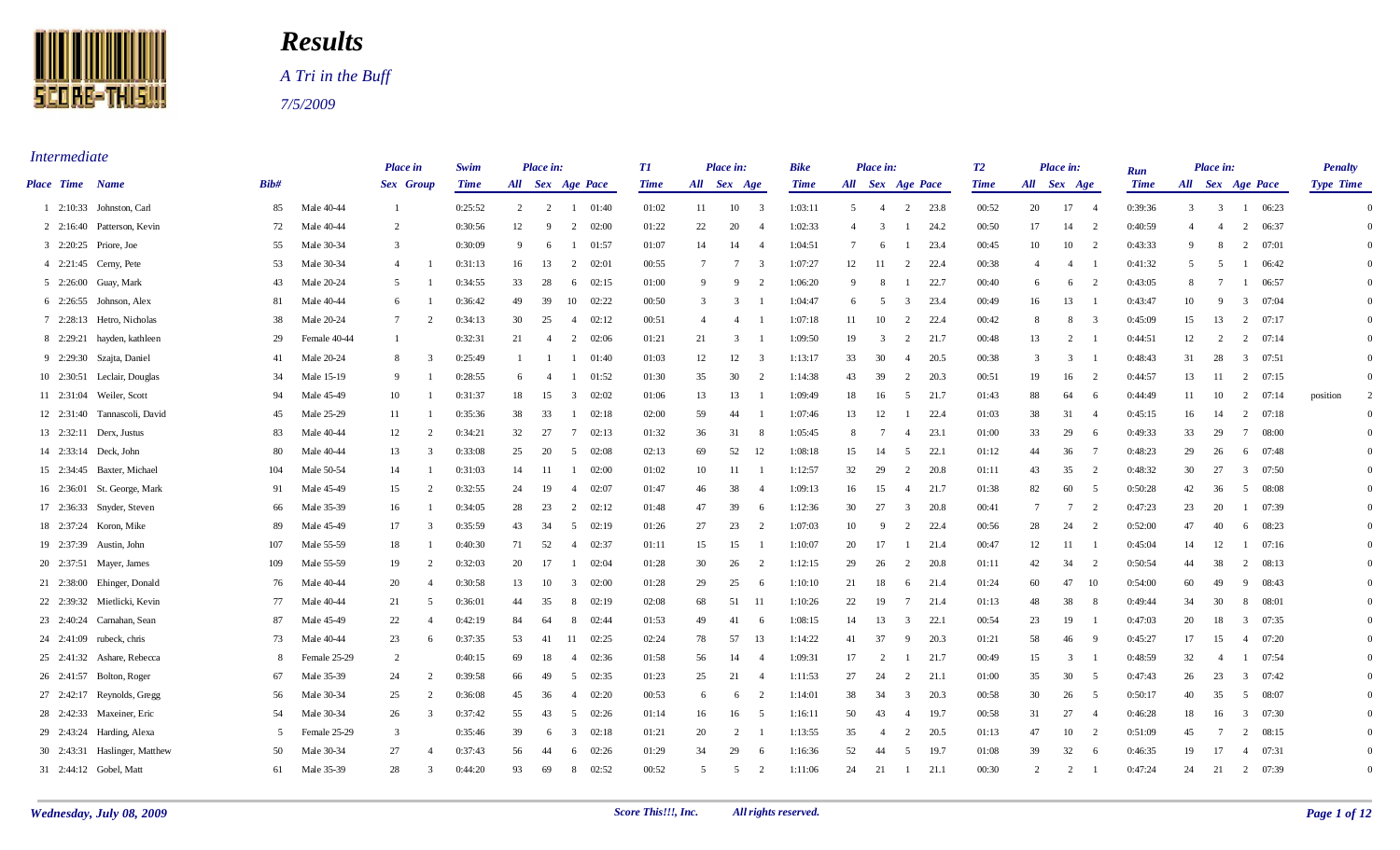| <i>Intermediate</i> |                                 |      |              | <b>Place</b> in |                | Swim        |     | Place in: |                                  | T1          |     | Place in:      |                         | <b>Bike</b> |    | Place in:        |                 |       | T2          |     | Place in:                      |                         | Run         |    | Place in: |                          | <b>Penalty</b>   |                |
|---------------------|---------------------------------|------|--------------|-----------------|----------------|-------------|-----|-----------|----------------------------------|-------------|-----|----------------|-------------------------|-------------|----|------------------|-----------------|-------|-------------|-----|--------------------------------|-------------------------|-------------|----|-----------|--------------------------|------------------|----------------|
| Place Time Name     |                                 | Bib# |              | Sex Group       |                | <b>Time</b> |     |           | All Sex Age Pace                 | <b>Time</b> |     | All Sex Age    |                         | <b>Time</b> |    | All Sex Age Pace |                 |       | <b>Time</b> |     | All Sex Age                    |                         | <b>Time</b> |    |           | All Sex Age Pace         | <b>Type Time</b> |                |
|                     | 32 2:44:38 Shaw, Mark           | 65   | Male 35-39   | 29              | $\overline{4}$ | 0:35:19     | 35  | 30        | $\overline{3}$<br>02:17          | 01:16       | 17  | 17             | $\overline{\mathbf{3}}$ | 1:13:56     | 36 | 32               | $\overline{4}$  | 20.5  | 01:10       | 41  | 33                             | - 6                     | 0:52:57     | 53 | 45        | $7\phantom{.0}$<br>08:32 |                  | $\Omega$       |
|                     | 33 2:45:18 Reade, Melanie       | -7   | Female 25-29 | 4               |                | 0:28:11     | -4  | 2         | 01:49                            | 01:39       | 41  | 6              | $\overline{2}$          | 1:15:35     | 47 | -7               | 3               | 20.0  | 01:19       | 55  | 12                             | - 3                     | 0:58:34     | 82 | 19        | 5<br>09:27               |                  | $\Omega$       |
|                     | 34 2:45:19 Johnson, Sam         | 63   | Male 35-39   | 30              |                | 0:40:01     | 67  | 50        | 02:35<br>6                       | 01:44       | 45  | 37             | -5                      | 1:14:12     | 39 | 35               | -5              | 20.3  | 01:00       | 34  | 28                             | -4                      | 0:48:22     | 28 | 25        | 07:48<br>4               |                  | $\Omega$       |
|                     | 35 2:46:01 O'Brien, Timothy     | 37   | Male 15-19   | 31              | $\overline{2}$ | 0:30:55     | 11  | 8         | 2<br>02:00                       | 02:00       | 58  | 43             | -3                      | 1:20:51     | 79 | 64               | -3              | 18.8  | 01:39       | 83  | 61                             | -3                      | 0:50:36     | 43 | 37        | 3<br>08:10               |                  | $\Omega$       |
|                     | 36 2:46:18 Murnock, Greg        | -71  | Male 40-44   | 32              | -7             | 0:33:33     | 27  | 22        | 02:10<br>6                       | 01:27       | 28  | 24             | -5                      | 1:16:09     | 49 | 42               | 10              | 19.7  | 00:51       | 18  | 15                             | 3                       | 0:54:18     | 61 | 50        | 10<br>08:45              |                  | $\Omega$       |
|                     | 37 2:46:22 Mawer, Johnny        | 106  | Male 50-54   | 33              | $\overline{2}$ | 0:38:27     | 59  | 45        | 5<br>02:29                       | 01:36       | 38  | 33             | $\overline{2}$          | 1:11:52     | 26 | 23               |                 | 21.1  | 01:57       | 98  | 70                             | - 6                     | 0:52:30     | 51 | 43        | 08:28<br>-4              |                  | $\Omega$       |
|                     | 38 2:46:27 Mizuba, Eric         | 121  | Clydesdale   | 34              |                | 0:30:41     | 10  | -7        | 01:59<br>-1                      | 02:01       | 61  | 46             | $\overline{4}$          | 1:10:53     | 23 | 20               | 2               | 21.4  | 01:51       | 95  | 68                             | - 7                     | 0:59:01     | 85 | 66        | 09:31<br>5               | traffic la       | 2              |
|                     | 39 2:47:29 Graf, Raymond        | 48   | Male 25-29   | 35              |                | 0:47:01     | 99  | 74        | 03:02<br>6                       | 03:16       | 107 | 77             | -5                      | 1:17:21     | 59 | 48               | -4              | 19.5  | 00:48       | 14  | 12                             | - 2                     | 0:39:03     | 2  | 2         | 06:18<br>1               |                  | $\overline{0}$ |
|                     | 40 2:47:35 Kouzan, Alyssa       | 6    | Female 25-29 | 5               | 2              | 0:29:11     | 7   | 3         | 2<br>01:53                       | 01:41       | 43  | -8             | 3                       | 1:21:19     | 82 | 17               | -4              | 18.5  | 01:29       | 66  | 17                             | 5                       | 0:53:55     | 59 | 10        | 3<br>08:42               |                  | $\Omega$       |
|                     | 41 2:48:03 Mitchell, William    | 93   | Male 45-49   | 36              | 5              | 0:31:08     | 15  | 12        | 02:01                            | 01:49       | 48  | 40             | -5                      | 1:20:14     | 75 | 61               | 10              | 18.8  | 01:36       | 81  | 59                             | -4                      | 0:53:16     | 54 | 46        | 8<br>08:35               |                  | $\Omega$       |
|                     | 42 2:48:32 Mathers, Paul        | -69  | Male 40-44   | 37              |                | 0:31:58     | 19  | 16        | 02:04<br>-4                      | 01:00       |     | -8             | 2                       | 1:27:05     | 94 | 74               | 14              | 17.2  | 00:55       | 25  | 22                             | - 5                     | 0:47:34     | 25 | 22        | 5<br>07:40               |                  | $\Omega$       |
|                     | 43 2:48:46 Patterson, Heather   | 22   | Female 40-44 | 6               |                | 0:37:45     | 57  | 13        | $\overline{3}$<br>02:26          | 02:17       | 73  | 19             | $\overline{4}$          | 1:16:46     | 53 | -9               | -4              | 19.7  | 01:40       | 84  | 23                             | - 3                     | 0:50:18     | 41 | 6         | $\overline{3}$<br>08:07  |                  | $\Omega$       |
|                     | 44 2:49:56 Baker, Andrew        | 35   | Male 15-19   | 38              | 3              | 0:41:39     | 79  | 60        | 3<br>02:41                       | 01:28       | 31  | 27             |                         | 1:12:56     | 31 | 28               |                 | 20.8  | 01:52       | 96  | 69                             | -4                      | 0:52:01     | 48 | -41       | 08:23<br>-4              |                  | $\Omega$       |
|                     | 45 2:50:49 Steffan, Thomas      | 96   | Male 45-49   | 39              | -6             | 0:31:30     | 17  | 14        | 02:02<br>2                       | 01:38       | 39  | 34             | 3                       | 1:15:59     | 48 | 41               | - 6             | 20.0  | 02:24       | 108 | 78<br>- 10                     |                         | 0:59:18     | 87 | 68        | 09:34<br>11              |                  | $\Omega$       |
|                     | 46 2:51:12 Nickou, Tom          | 126  | Male 30-34   | 40              |                | 0:35:21     | 36  | 31        | $\overline{\mathbf{3}}$<br>02:17 | 00:49       |     | $\overline{2}$ |                         | 1:18:20     | 66 | 55               | - 6             | 19.2  | 00:54       | 22  | 20                             | - 3                     | 0:55:48     | 71 | 57        | 09:00<br>6               |                  | $\Omega$       |
|                     | 47 2:51:52 Astalos, Jennifer    | 13   | Female 35-39 | 7               |                | 0:37:01     | 51  | -11       | 2<br>02:23                       | 01:28       | 32  | - 5            |                         | 1:15:28     | 46 | -6               |                 | -20.0 | 01:10       | 40  | -8                             | -4                      | 0:56:45     | 76 | 16        | 09:09<br>3               |                  | $\Omega$       |
|                     | 48 2:51:55 Bianchi, Elizabeth   | 79   | Female 40-44 | 8               | $\overline{2}$ | 0:39:36     | 64  | 17        | 02:33<br>5                       | 01:54       | 50  | 10             | 3                       | 1:16:25     | 51 | - 8              | 3               | 19.7  | 01:44       | 89  | 25                             | -4                      | 0:52:16     | 49 | -8        | 08:26<br>$\overline{4}$  |                  | $\Omega$       |
|                     | 49 2:52:23 Daun, Karin          | -31  | Female 45-49 | 9               |                | 0:35:49     | 41  | 8         | 02:19<br>л.                      | 02:34       | 85  | 22             | 3                       | 1:17:13     | 57 | 11               | 2               | 19.5  | 01:35       | 78  | 21                             | - 3                     | 0:55:12     | 65 | 12        | 08:54<br>-1              |                  | $\Omega$       |
|                     | 50 2:52:30 Dalton Jr, Patrick   | 44   | Male 25-29   | 41              | 3              | 0:40:36     | 72  | 53        | $\overline{3}$<br>02:37          | 02:02       | 64  | 48             | 3                       | 1:14:18     | 40 | 36               | 3               | 20.3  | 00:56       | 27  | 23                             | 3                       | 0:54:38     | 63 | 52        | 08:49<br>4               |                  | $\Omega$       |
|                     | 51 2:52:41 Mitchell, J. Mary    | 32   | Female 45-49 | 10              |                | 0:35:50     | 42  | -9        | $\overline{2}$<br>02:19          | 01:58       | 55  | 12             |                         | 1:15:27     | 45 | 5                |                 | -20.0 | 01:20       | 57  | 13                             |                         | 0:58:06     | 81 | 18        | 2<br>09:22               |                  | $\Omega$       |
|                     | 52 2:53:02 Long, Ryan           | 47   | Male 25-29   | 42              | $\overline{4}$ | 0:37:36     | 54  | 42        | 2<br>02:26                       | 02:28       | 80  | 59             | -4                      | 1:22:16     | 83 | 66               | - 6             | 18.3  | 00:40       | 5   | 5                              |                         | 0:50:02     | 36 | 31        | 08:04<br>3               |                  | $\Omega$       |
|                     | 53 2:53:41 lavelle, adam        | 40   | Male 20-24   | 43              |                | 0:34:10     | 29  | 24        | 02:12<br>3                       | 02:32       | 84  | 63             | 6                       | 1:20:51     | 78 | 63               | - 5             | 18.8  | 01:35       | 75  | 55                             | - 6                     | 0:54:33     | 62 | -51       | 08:48<br>5               |                  | $\Omega$       |
|                     | 54 2:53:58 Karnath, James       | 105  | Male 50-54   | 44              | 3              | 0:32:37     | 22  | 18        | 2<br>02:06                       | 02:03       | 65  | 49             | $\overline{4}$          | 1:14:24     | 42 | 38               | -4              | 20.3  | 01:35       | 76  | 57                             | - 5                     | 1:03:19     | 97 | 75        | 10<br>10:13              |                  | $\Omega$       |
|                     | 55 2:54:09 Berg, Theresa        | 17   | Female 35-39 | -11             | 2              | 0:37:27     | 52  | 12        | $\overline{3}$<br>02:25          | 02:07       | 67  | 17             | -4                      | 1:19:30     | 71 | 14               | -3              | 19.0  | 01:26       | 61  | 14                             | - 6                     | 0:53:39     | 56 | - 9       | 08:39<br>$\mathbf{1}$    |                  | $\Omega$       |
|                     | 56 2:54:14 Grant, Brian         | 120  | Clydesdale   | 45              | 2              | 0:33:14     | 26  | 21        | 2<br>02:09                       | 01:22       | 23  | 19             |                         | 1:23:04     | 87 | 69               | - 6             | 18.1  | 00:55       | 24  | 21                             |                         | 0:55:39     | 69 | 55        | 3<br>08:59               |                  | $\Omega$       |
|                     | 57 2:54:16 Mugel, Jonathan      | 100  | Male 50-54   | 46              |                | 0:44:09     | 91  | 68        | 02:51<br>-8                      | 02:45       | 90  | 67             | -6                      | 1:18:00     | 65 | 54               | - 6             | 19.2  | 01:30       | 69  | 51                             | -4                      | 0:47:52     | 27 | 24        | $\overline{2}$<br>07:43  |                  | $\Omega$       |
|                     | 58 2:54:19 Eagan, Allison       | 19   | Female 35-39 | 12              | 3              | 0:36:38     | 48  | 10        | 02:22<br>-1                      | 01:58       | 54  | 13             | 3                       | 1:16:57     | 54 | 10               | 2               | 19.7  | 01:43       | 86  | 24                             | - 9                     | 0:57:03     | 78 | 17        | 09:12<br>4               |                  | $\Omega$       |
|                     | 59 2:55:25 Wert, Carrie         | 10   | Female 30-34 | 13              |                | 0:44:12     | 92  | 24        | 2<br>02:51                       | 01:59       | 57  | 15             | 2                       | 1:21:05     | 80 | 16               |                 | 18.5  | 00:56       | 26  | $\overline{4}$                 |                         | 0:47:13     | 22 | 3         | 07:37<br>1               |                  | $\Omega$       |
|                     | 60 2:55:49 Gardner, Timothy     | 101  | Male 50-54   | 47              | -5             | 0:36:36     | 47  | 38        | 02:22<br>4                       | 02:17       | 74  | 55             | -5                      | 1:18:51     | 68 | 56               | -7              | 19.2  | 02:24       | 107 | 77                             | - 9                     | 0:55:41     | 70 | 56        | 08:59<br>6               |                  | $\Omega$       |
|                     | 61 2:56:04 obersheimer, michael | 49   | Male 25-29   | 48              | -5             | 0:43:03     | 87  | 66        | -5<br>02:47                      | 02:01       | 62  | 47             | $\overline{2}$          | 1:13:58     | 37 | 33               | $\overline{2}$  | 20.5  | 01:33       | 73  | 54                             | - 5                     | 0:55:29     | 67 | -54       | 5<br>08:57               |                  | $\Omega$       |
|                     | 62 2:56:07 Mullaney, Richard    | 110  | Male 55-59   | 49              | $\mathcal{R}$  | 0:36:43     | 50  | 40        | 2<br>02:22                       | 03:23       | 109 | 79             | 5                       | 1:17:31     | 62 | 51               | $\overline{3}$  | 19.5  | 01:35       | 77  | 56                             | $\overline{\mathbf{3}}$ | 0:56:55     | 77 | 61        | 5<br>09:11               |                  | $\overline{0}$ |
|                     | 63 2:56:32 Willer, Bob          | 82   | Male 40-44   | 50              | -9             | 0:40:02     | 68  | 51        | 13 02:35                         | 02:39       | 88  | 66             | 14                      | 1:12:05     | 28 | 25               | -8              | 20.8  | 01:32       | 71  | 52 12                          |                         | 1:00:14     | 91 | 71        | 13 09:43                 |                  | $\overline{0}$ |
|                     | 64 2:56:50 brouillard, eric     | 86   | Male 45-49   | 51              | 7              | 0:42:13     | 82  | 62        | 02:43<br>7                       | 02:14       | 70  | 53             | 8                       | 1:17:27     | 61 | 50               | -8              | 19.5  | 02:10       | 104 | 74                             | $\overline{9}$          | 0:52:46     | 52 | -44       | 7 08:31                  |                  | $\Omega$       |
|                     | 65 2:58:02 Leong, Bobby         | 122  | Clydesdale   | 52              | 3              | 0:43:35     | 88  | 67        | 5 02:49                          | 01:39       | 40  | 35             | 2                       | 1:20:09     | 74 | 60               | 5               | 18.8  | 01:13       | 46  | 37<br>$\overline{\phantom{a}}$ |                         | 0:51:26     | 46 | 39        | $1 \t 08:18$             |                  |                |
|                     | 66 2:58:03 Mayer, Andy          | 90   | Male 45-49   | 53              | 8              | 0:38:40     | 60  | 46        | 6 02:30                          | 02:03       | 66  | 50             | $\overline{7}$          | 1:17:09     | 56 | 46               | $7\phantom{.0}$ | 19.5  | 01:20       | 56  | 44<br>$\overline{\mathbf{3}}$  |                         | 0:58:51     | 84 | 65        | 10 09:30                 |                  |                |
|                     | 67 2:58:07 Ambuske, Greg        | 62   | Male 35-39   | 54              | 6              | 0:41:11     | 74  | 55        | 7 02:39                          | 02:14       | 71  | 54             | $\overline{7}$          | 1:20:28     | 76 | 62               | $7\phantom{.0}$ | 18.8  | 01:49       | 91  | 66                             | - 9                     | 0:52:25     | 50 | 42        | 6 08:27                  |                  | $\theta$       |
|                     | 68 2:58:09 hepler, matthew      | 58   | Male 35-39   | 55              | 7              | 0:48:31     | 103 | 77        | 9 03:08                          | 02:58       | 97  |                | 72 10                   | 1:15:11     | 44 | 40               | 6               | 20.0  | 01:19       | 54  | 43<br>$\overline{7}$           |                         | 0:50:10     | 37 |           | 32 5 08:05               |                  | $\overline{0}$ |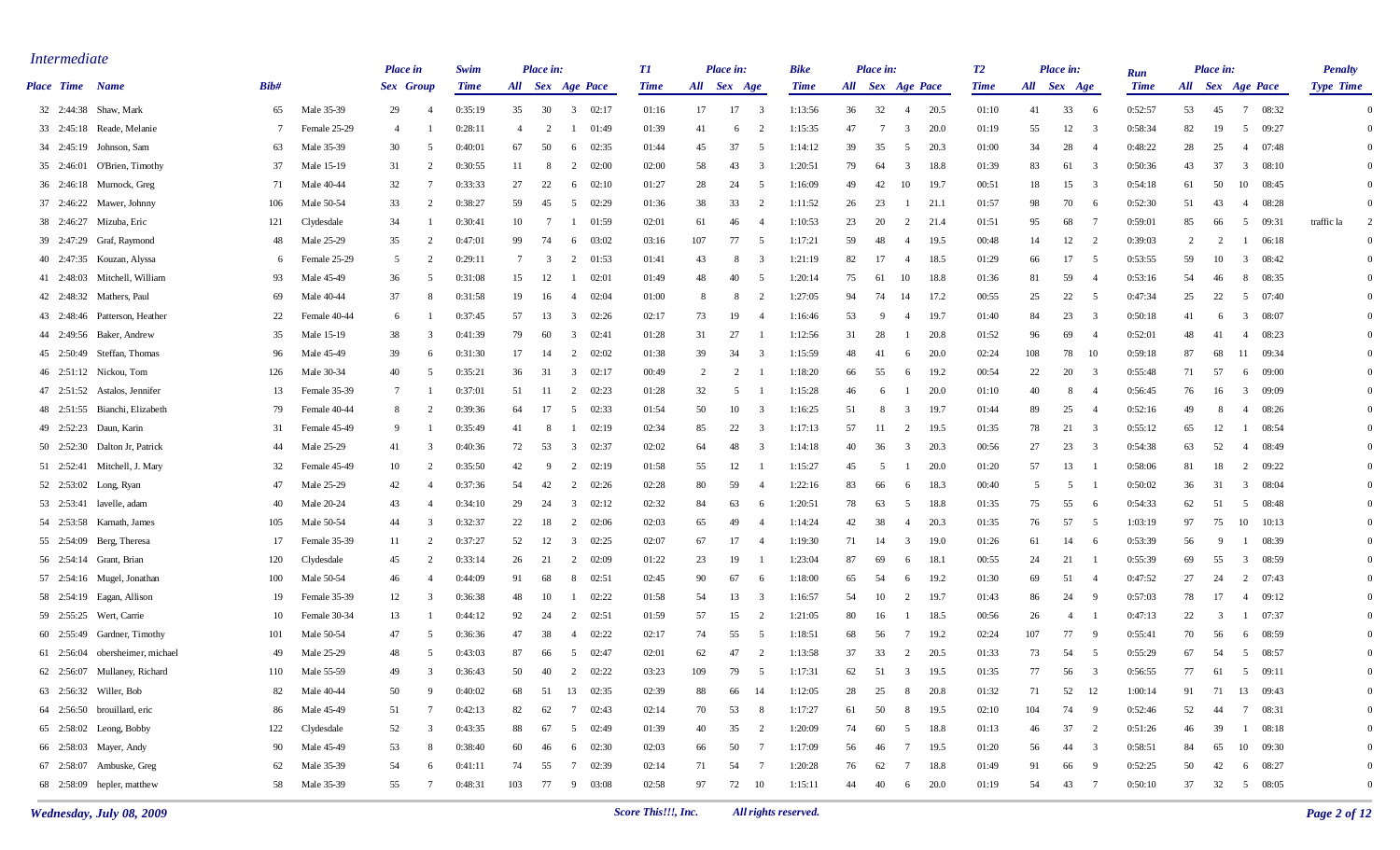| <i>Intermediate</i> |                                |                |              | <b>Place</b> in |                | Swim        |     | Place in: |                                  | <i>T1</i> |             | <b>Place in:</b> |                | <b>Bike</b> |     | Place in:        |              |       | T2          |             | Place in:                      |                |                    |     | Place in: |                         | <b>Penalty</b>   |
|---------------------|--------------------------------|----------------|--------------|-----------------|----------------|-------------|-----|-----------|----------------------------------|-----------|-------------|------------------|----------------|-------------|-----|------------------|--------------|-------|-------------|-------------|--------------------------------|----------------|--------------------|-----|-----------|-------------------------|------------------|
|                     | <b>Place Time</b> Name         | Bib#           |              | Sex Group       |                | <b>Time</b> |     |           | All Sex Age Pace                 | Time      | All Sex Age |                  |                | <b>Time</b> |     | All Sex Age Pace |              |       | <b>Time</b> | All Sex Age |                                |                | Run<br><b>Time</b> |     |           | All Sex Age Pace        | <b>Type Time</b> |
|                     | 69 2:58:30 Bambury, Kevin      | 123            | Clydesdale   | 56              | $\overline{4}$ | 0:42:18     | 83  | 63        | 02:44<br>4                       | 02:29     | 82          | 60               | - 5            | 1:17:22     | 60  | 49               | 3            | 19.5  | 01:16       | 51          | 41<br>$\overline{\phantom{a}}$ |                | 0:55:05            | 64  | 53        | 2<br>08:53              | $\Omega$         |
|                     | 70 2:59:16 Fosegan, Ryan       | 60             | Male 35-39   | 57              | -8             | 0:35:29     | 37  | 32        | 02:17<br>4                       | 02:26     | 79          | 58               | 8              | 1:22:27     | 85  | 68               | -8           | 18.3  | 01:21       | 59          | 45                             | - 8            | 0:57:33            | 80  | 63        | 8<br>09:17              | $\Omega$         |
|                     | 71 2:59:44 Hardy, Barb         | 33             | Female 50-54 | 14              |                | 0:42:12     | 81  | 20        | 02:43<br>-1                      | 02:16     | 72          | 18               |                | 1:18:32     | 67  | 12               |              | 19.2  | 01:30       | 70          | 19                             |                | 0:55:14            | 66  | 13        | 08:55<br>- 1            | $\Omega$         |
|                     | 72 3:00:04 LYNCH, JAMES        | 92             | Male 45-49   | 58              | - q            | 0:45:50     | 97  | 72        | -9<br>02:57                      | 02:36     | 86          | 64               | -9             | 1:19:36     | 72  | 58               | -9           | 19.0  | 01:51       | 94          | 67                             |                | 0:50:11            | 38  | 33        | 08:06<br>-4             | $\Omega$         |
|                     | 73 3:01:41 bates, terry        | 70             | Male 40-44   | 59              | 10             | 0:41:25     | 77  | 58        | 02:40<br>14                      | 01:29     | 33          | 28               | -7             | 1:17:07     | 55  | 45               | 11           | 19.5  | 01:41       | 85          | 62                             | -13            | 0:59:59            | 90  | 70        | 12<br>09:40             | $\Omega$         |
|                     | 74 3:02:03 colburn, joe        | 99             | Male 50-54   | 60              | -6             | 0:41:07     | 73  | 54        | 02:39<br>- 6                     | 01:57     | 53          | 42               | 3              | 1:13:25     | 34  | 31               | 3            | 20.5  | 02:21       | 106         | 76                             | - 8            | 1:03:13            | 95  | 74        | -9<br>10:12             | $\Omega$         |
|                     | 75 3:02:05 Grey, Joe           | 102            | Male 50-54   | 61              |                | 0:41:21     | 76  | 57        | 02:40<br>7                       | 03:08     | 104         | 75               | 10             | 1:19:01     | 69  | 57               | -8           | 19.0  | 02:14       | 105         | 75                             | - 7            | 0:56:21            | 73  | 59        | 7<br>09:05              | $\Omega$         |
|                     | 76 3:02:35 Shearer, Steve      | 78             | Male 40-44   | 62              | 11             | 0:36:10     | 46  | 37        | -9<br>02:20                      | 01:42     | 44          | 36               | -10            | 1:24:11     | 91  | 72               | 13           | 17.9  | 01:29       | 67          | 50                             | - 11           | 0:59:03            | 86  | 67        | 11<br>09:31             | $\Omega$         |
|                     | 77 3:02:38 van Leeuwen, Herman | 97             | Male 50-54   | 63              | -8             | 0:54:27     | 114 | 84        | 10<br>03:31                      | 02:52     | 93          | 69               | 8              | 1:17:14     | 58  | 47               | 5            | 19.5  | 00:53       | 21          | 18                             |                | 0:47:12            | 21  | -19       | 07:37<br>- 1            | $\Omega$         |
|                     | 78 3:03:07 Shearer, Maggie     | 11             | Female 30-34 | 15              | $\mathcal{D}$  | 0:38:45     | 62  | 16        | 02:30<br>- 1                     | 01:18     | 18          |                  |                | 1:31:19     | 104 | 26               | 2            | 16.5  | 01:50       | 93          | 27                             | 2              | 0:49:55            | 35  | -5        | $\overline{2}$<br>08:03 | $\Omega$         |
|                     | 79 3:04:08 Hepler, monica      | 15             | Female 35-39 | 16              | $\overline{4}$ | 0:42:29     | 86  | 21        | 5<br>02:44                       | 03:00     | 99          | 26               | -9             | 1:20:35     | 77  | 15               | -4           | 18.8  | 01:29       | 68          | 18                             |                | 0:56:35            | 74  | 15        | 2<br>09:08              | $\Omega$         |
|                     | 80 3:05:58 Yorty, Thomas       | 113            | Male 55-59   | 64              |                | 0:44:48     | 94  | 70        | 5<br>02:53                       | 03:22     | 108         | 78               | $\overline{4}$ | 1:22:23     | 84  | 67               | -5           | 18.3  | 02:05       | 102         | 73                             |                | 0:53:20            | 55  | 47        | $\overline{3}$<br>08:36 | $\Omega$         |
|                     | 81 3:06:12 Schneider, Joseph   | 117            | Clydesdale   | 65              | -5             | 0:42:00     | 80  | 61        | $\overline{\mathbf{3}}$<br>02:43 | 02:36     | 87          | 65               | -6             | 1:17:49     | 63  | 52               | -4           | 19.5  | 01:32       | 72          | 53                             | 5              | 1:02:15            | 94  | 73        | 10:02<br>6              | $\Omega$         |
|                     | 82 3:06:13 Twist, Robert       | 103            | Male 50-54   | 66              | - 9            | 0:35:15     | 34  | 29        | 02:16<br>3                       | 03:00     | 98          | 73               | -9             | 1:26:32     | 93  | 73               | 10           | 17.4  | 02:46       | 111         | 80                             | - 10           | 0:58:40            | 83  | 64        | 8<br>09:28              | $\Omega$         |
|                     | 83 3:06:36 Dieffenbach, Tim    | 98             | Male 50-54   | 67              | 10             | 0:49:07     | 104 | 78        | -9<br>03:10                      | 02:45     | 91          | 68               | -7             | 1:19:36     | 73  | 59               | -9           | 19.0  | 01:15       | 50          | 40                             |                | 0:53:53            | 57  | 48        | 5<br>08:41              | $\Omega$         |
|                     | 84 3:07:48 Yorty, Ian          | 46             | Male 25-29   | 68              | -6             | 0:41:34     | 78  | 59        | 02:41<br>4                       | 04:15     | 114         | 83               | -6             | 1:17:51     | 64  | 53               | -5           | 19.5  | 02:55       | 113         | 82                             | -6             | 1:01:13            | 93  | 72        | 09:52<br>6              | $\Omega$         |
|                     | 85 3:10:08 Hanley, Joshua      | 39             | Male 20-24   | 69              | -5             | 0:34:15     | 31  | 26        | 02:13<br>5                       | 02:18     | 76          | 56               | 5              | 1:42:07     | 111 | 82               | -6           | 14.7  | 01:14       | 49          | 39                             | 5              | 0:50:14            | 39  | 34        | 08:06<br>-4             | $\Omega$         |
|                     | 86 3:11:46 bates, kelly        | 20             | Female 35-39 | 17              | -5             | 0:38:21     | 58  | 14        | 02:28<br>4                       | 02:18     | 75          | 20               | -5             | 1:30:40     | 103 | 25               | -7           | -16.7 | 01:02       | 37          | 7                              | - 3            | 0:59:25            | 88  | 20        | 5<br>09:35              | $\Omega$         |
|                     | 87 3:13:34 London, Pamela      | 28             | Female 40-44 | 18              | -3             | 0:40:22     | 70  | 19        | 02:36<br>- 6                     | 03:06     | 103         | 29               | -5             | 1:25:00     | 92  | 20               | -5           | 17.6  | 01:49       | 92          | 26                             | - 5            | 1:03:17            | 96  | 22        | 5<br>10:12              | $\Omega$         |
|                     | 88 3:15:32 FitzPatrick, Erin   | 9              | Female 25-29 | 19              | -3             | 0:53:05     | 109 | 29        | 03:25<br>5                       | 02:20     | 77          | 21               | -5             | 1:23:05     | 88  | 19               | -5           | 18.1  | 01:26       | 63          | 15                             |                | 0:55:36            | 68  | 14        | 08:58<br>-4             | $\Omega$         |
|                     | 89 3:15:34 Fite, Brian         | 84             | Male 40-44   | 70              | 12             | 0:39:51     | 65  | 48        | 12<br>02:34                      | 03:14     | 106         | 76               | 15             | 1:23:43     | 90  | 71               | 12           | 18.1  | 01:59       | 99          | 71                             | - 15           | 1:06:47            | 99  | 76        | 14<br>10:46             | $\Omega$         |
|                     | 90 3:20:25 Knopf, Renee        | 30             | Female 45-49 | 20              | -3             | 0:43:39     | 89  | 22        | 3<br>02:49                       | 02:02     | 63          | 16               | 2              | 1:19:24     | 70  | 13               | 3            | 19.0  | 01:33       | 74          | 20                             | - 2            | 1:13:47            | 107 | 28        | $\overline{3}$<br>11:54 | $\Omega$         |
|                     | 91 3:20:43 Brandt, Nicki       | 18             | Female 35-39 | 21              | -6             | 0:44:58     | 95  | 25        | 02:54<br>7                       | 03:04     | 100         | 27               | 10             | 1:30:24     | 101 | 24               | 6            | 16.7  | 01:36       | 79          | 22                             | - 8            | 1:00:41            | 92  | 21        | 6 09:47                 | $\Omega$         |
|                     | 92 3:21:11 Claus, Peter        | 74             | Male 40-44   | 71              | 13             | 0:42:28     | 85  | 65        | 15<br>02:44                      | 01:34     | 37          | 32               | - 9            | 1:28:10     | 98  | 76               | 15           | 17.0  | 01:47       | 90          | 65                             | - 14           | 1:07:12            | 101 | 77        | 15<br>10:50             | $\Omega$         |
|                     | 93 3:23:14 Merkel, Tom         | 111            | Male 55-59   | 72              | -5             | 0:46:59     | 98  | 73        | 03:02<br>-6                      | 03:24     | 111         | 80               | -6             | 1:21:17     | -81 | 65               | -4           | 18.5  | 02:48       | 112         | 81                             | - 6            | 1:08:46            | 103 | 78        | 6<br>11:05              | $\Omega$         |
|                     | 94 3:23:34 Hanley, Erin        | 3              | Female 20-24 | 22              |                | 0:32:43     | 23  | -5        | 02:07                            | 01:23     | 24          | -4               |                | 1:54:47     | 115 | 32               | 3            | 13.2  | 00:46       | 11          |                                |                | 0:53:55            | 58  | -11       | 08:42<br>- 1            | $\Omega$         |
|                     | 95 3:24:58 Pirog, Michael      | 116            | Clydesdale   | 73              | -6             | 0:57:05     | 116 | 85        | 03:41<br>-8                      | 02:00     | 60          | 45               | 3              | 1:27:08     | 95  | 75               | 7            | 17.2  | 01:29       | 65          | 49                             |                | 0:57:16            | 79  | 62        | 09:14<br>4              | $\Omega$         |
|                     | 96 3:25:41 Siegel, Richard     | 112            | Male 55-59   | 74              | -6             | 0:38:49     | 63  | 47        | $\overline{3}$<br>02:30          | 03:05     | 101         | 74               | 3              | 1:44:45     | 113 | 83               | -6           | 14.4  | 02:25       | 109         | 79                             | - 5            | 0:56:37            | 75  | 60        | 09:08<br>-4             | $\Omega$         |
|                     | 97 3:26:42 Cohen, Katherine    | $\overline{c}$ | Female 20-24 | 23              | -2             | 0:48:24     | 102 | 26        | $\overline{\mathbf{3}}$<br>03:07 | 01:54     | 51          | 9                | 2              | 1:27:57     | 97  | 22               | -1           | 17.2  | 01:18       | 53          | 11                             | 2              | 1:07:09            | 100 | 24        | 2<br>10:50              | $\Omega$         |
|                     | 98 3:26:46 Fried, Chuck        | 88             | Male 45-49   | 75              | 10             | 0:54:05     | 112 | 83        | 03:29<br>-11                     | 04:00     | 113         | 82               | 10             | 1:30:29     | 102 | 78               | 11           | 16.7  | 02:01       | 101         | 72                             | - 8            | 0:56:11            | 72  | 58        | - 9<br>09:04            | $\Omega$         |
|                     | 99 3:28:22 O'Connor, Beck      | 64             | Male 35-39   | 76              | $\mathbf{Q}$   | 0:53:39     | 111 | 82        | 10<br>03:28                      | 02:29     | 81          | 61               | -9             | 1:31:34     | 105 | 79               | $\mathbf{Q}$ | 16.5  | 00:56       | 29          | 25                             | $\mathcal{R}$  | 0:59:44            | 89  | 69        | - 9<br>09:38            | $\Omega$         |
|                     | 100 3:30:17 Moritz, Amy        | 16             | Female 35-39 | 24              |                | 0:58:11     | 118 | 33        | 10<br>03:45                      | 01:57     | 52          | 11               | $\overline{c}$ | 1:22:45     | 86  | 18               | -5           | 18.3  | 01:12       | 45          | 9                              | - 5            | 1:06:12            | 98  | 23        | 7 10:41                 | $\Omega$         |
|                     | 101 3:31:40 lyons, jill        | 12             | Female 35-39 | 25              | -8             | 0:43:51     | 90  | 23        | 6 02:50                          | 02:42     | 89          | 23               | 6              | 1:31:54     | 107 | 27               | -8           | 16.5  | 01:01       | 36          | 6                              | $\overline{2}$ | 1:12:12            | 105 | 27        | 9 11:39                 |                  |
|                     | 102 3:33:50 Burns, Tom         | 115            | Male 65-69   | 77              |                | 0:53:13     | 110 | 81        | 1 03:26                          | 02:30     | 83          | 62               | - 1            | 1:23:36     | 89  | 70               | $\mathbf{1}$ | 18.1  | 01:36       | 80          | 58                             |                | 1:12:55            | 106 | 79        | 1 11:46                 |                  |
|                     | 103 3:38:32 Critelli, Stefany  | 25             | Female 40-44 | 26              | $\overline{4}$ | 0:54:47     | 115 | 31        | 9 03:32                          | 03:13     | 105         | 30               | 6              | 1:27:54     | 96  | 21               | 6            | 17.2  | 01:29       | 64          | 16 2                           |                | 1:11:09            | 104 | 26        | 6 11:29                 |                  |
|                     | 104 3:43:27 DeNagel, Keri      | 14             | Female 35-39 | 27              | - 9            | 0:51:30     | 106 | 27        | 8 03:19                          | 02:56     | 96          | 25               | 8              | 1:32:31     | 108 | 28               | 9            | 16.3  | 02:35       | 110         | 31 10                          |                | 1:13:55            | 108 | 29        | 10 11:55                |                  |
|                     | 105 3:46:10 Sobieraski, Jacki  | 21             | Female 35-39 | 28              | 10             | 0:57:31     | 117 |           | 32 9 03:43                       | 02:51     | 92          | 24               | $\overline{7}$ | 1:36:44     | 109 | 29               | 10 15.6      |       | 00:59       | 32          | $5 \quad 1$                    |                | 1:08:05            | 102 | 25        | 8 10:59                 | $\mathbf{0}$     |
|                     |                                |                |              |                 |                |             |     |           |                                  |           |             |                  |                |             |     |                  |              |       |             |             |                                |                |                    |     |           |                         |                  |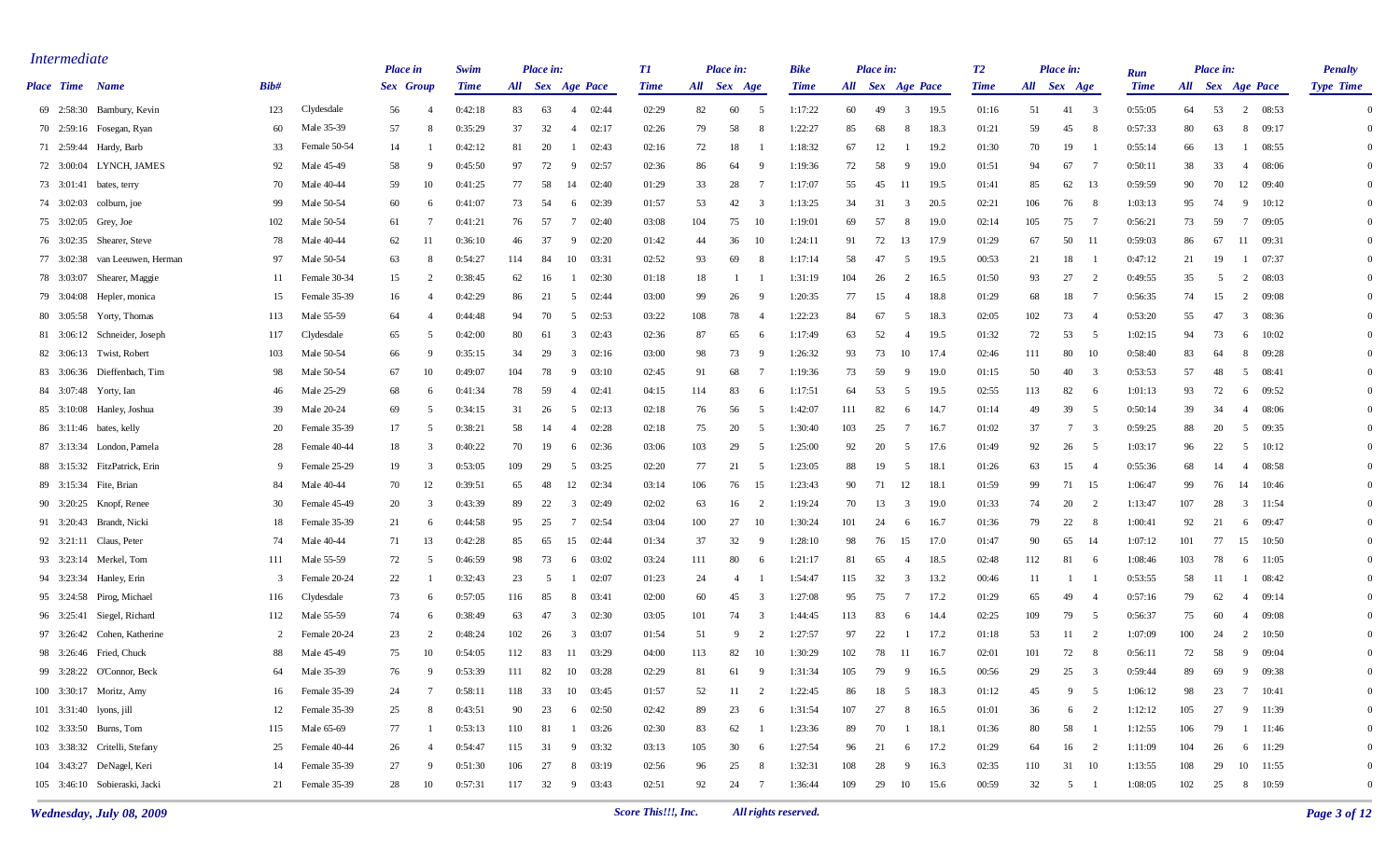| <i>Intermediate</i> |                              |      |              | <b>Place in</b> | Swim        |      | <b>Place in:</b> |                  |             |     | <b>Place in:</b> | <b>Bike</b> |     | Place in:        |      | T2          |             | Place in: | Run         |      | <b>Place in:</b> |                  |       | <b>Penalty</b>   |  |
|---------------------|------------------------------|------|--------------|-----------------|-------------|------|------------------|------------------|-------------|-----|------------------|-------------|-----|------------------|------|-------------|-------------|-----------|-------------|------|------------------|------------------|-------|------------------|--|
| Place Time Name     |                              | Bib# |              | Sex Group       | <b>Time</b> |      |                  | All Sex Age Pace | <b>Time</b> | All | Sex Age          | <b>Time</b> |     | All Sex Age Pace |      | <b>Time</b> | All Sex Age |           | <b>Time</b> |      |                  | All Sex Age Pace |       | <b>Type Time</b> |  |
|                     | 106 3:51:26 Hazlett, Jocelyn |      | Female 20-24 | 29              | :35:48      |      |                  | 02:19            | 03:05       | 102 |                  | 1:43:48     | 112 |                  | 14.6 | 01:53       |             |           | :26:52      | 112  |                  | 3 14:01          |       |                  |  |
|                     | 107 3:53:26 Jacobia, Scott   | 119  | Clydesdale   | 78.             | 0:47:06     | 100  |                  | 03:02            | 04:19       | 115 | 84               | 1:38:52     | 110 |                  | 15.3 | 01:43       |             | O.S.      | :21:26      | 110- |                  |                  | 13:08 |                  |  |
|                     | 108 4:04:19 Lyons, Jonathan  | 52   | Male 30-34   | 79.             | 0:41:19     |      |                  | 02:40            | 03:36       | 112 |                  | 2:02:52     | 116 |                  | 12.3 | 01:26       |             | 48.       | 1:15:06     | 109  |                  |                  | 12:07 |                  |  |
|                     | 109 4:05:03 Lillie, David    | 114  | Male 60-64   | 80              | 0:52:25     | 107  | -80              | 03:23            | 01:24       | 26  |                  | 1:28:51     | 100 |                  | 17.0 | 01:16       |             |           | 1:41:07     | 113  |                  |                  | 16:19 |                  |  |
|                     | 110 4:16:03 DeCann, Kelly    | 24   | Female 40-44 | 30              | 0:52:53     | 108. |                  | 03:25            | 05:05       | 116 |                  | 1:49:29     | 114 |                  | 13.8 | 02:01       | 100         | 29        | :26:35      | 111  |                  |                  | 13:58 |                  |  |

| Relay - Intermediate        |       | <b>Place</b> in | Swim    | Place in: | Place in:                 | <b>Bike</b> | <b>Place in:</b>                                                                                              | <b>T2</b> | Place in: | Run     | Place in: | <b>Penalty</b>   |
|-----------------------------|-------|-----------------|---------|-----------|---------------------------|-------------|---------------------------------------------------------------------------------------------------------------|-----------|-----------|---------|-----------|------------------|
| <b>Place Time Name</b>      | Bib#  |                 |         |           |                           |             | Sex Group Time All Sex Age Pace Time All Sex Age Time All Sex Age Pace Time All Sex Age Time All Sex Age Pace |           |           |         |           | <b>Type Time</b> |
| 3:00:51 Double-O-Six, Relay | Relay |                 | 0:34:52 | 02:15     | $00:50$ 2 2 2 1:21:31 1 1 |             | 1 18.5                                                                                                        | 00:42     |           | 1.02.56 | 10:09     |                  |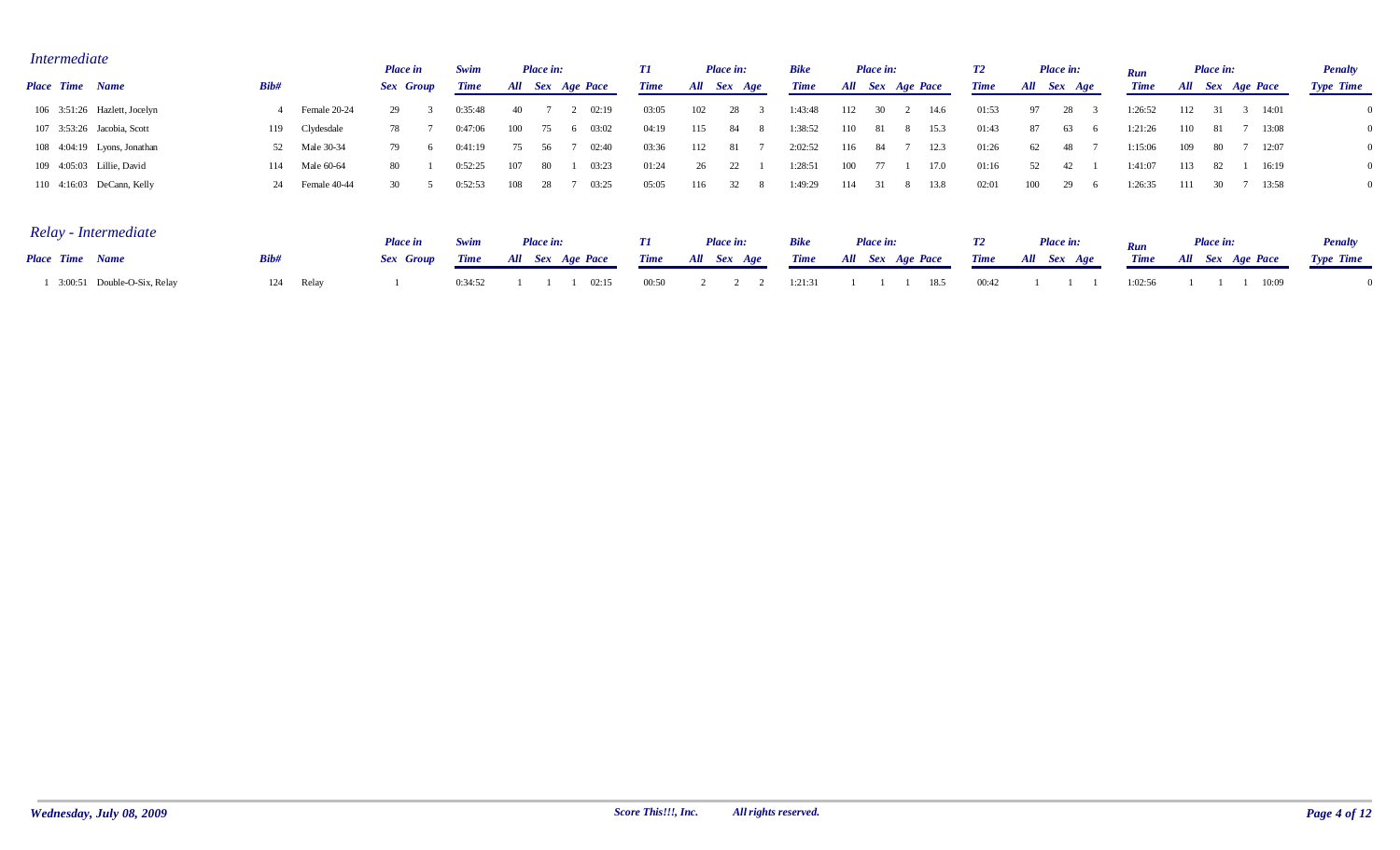| <b>Short</b>           |                                   |      |              | <b>Place</b> in  |                         | Swim        |                 | Place in:       |                          | T1          |                | Place in:      |                         | Bike        |                | Place in:               |                  |      | T2          |                 | Place in:      |                          | Run         |                 | Place in:      |                                  | <b>Penalty</b>   |                |
|------------------------|-----------------------------------|------|--------------|------------------|-------------------------|-------------|-----------------|-----------------|--------------------------|-------------|----------------|----------------|-------------------------|-------------|----------------|-------------------------|------------------|------|-------------|-----------------|----------------|--------------------------|-------------|-----------------|----------------|----------------------------------|------------------|----------------|
| <b>Place Time</b> Name |                                   | Bib# |              | <b>Sex</b> Group |                         | <b>Time</b> |                 |                 | All Sex Age Pace         | <b>Time</b> | All Sex Age    |                |                         | <b>Time</b> |                |                         | All Sex Age Pace |      | <b>Time</b> | All Sex Age     |                |                          | <b>Time</b> |                 |                | All Sex Age Pace                 | <b>Type Time</b> |                |
|                        | 1 1:06:55 Pierce, Dan             | 234  | Male 30-34   | - 1              |                         | 0:12:45     | 1               | - 1             | 01:39<br>-1              | 00:43       | $\overline{4}$ | $\overline{4}$ | $\overline{2}$          | 0:33:28     | $\overline{4}$ | $\overline{4}$          |                  | 22.7 | 00:29       | 2               | 2              |                          | 0:19:30     | $\overline{3}$  | $\overline{3}$ | 06:17<br>-1                      |                  | $\Omega$       |
|                        | $2 \quad 1:07:04$ Wooding, Andrew | 251  | Male 35-39   | 2                |                         | 0:13:33     | 2               | 2               | 01:45<br>-1              | 00:48       | 6              | 6              | $\overline{2}$          | 0:33:33     | 5              | 5                       | -1               | 22.7 | 00:32       | $\overline{4}$  | $\overline{4}$ |                          | 0:18:38     | -1              |                | 06:01<br>-1                      |                  | $\Omega$       |
|                        | 3 1:09:02 Bay, J.J.               | 240  | Male 35-39   | 3                |                         | 0:13:38     | 5               | 4               | 2<br>01:46               | 00:46       | 5              | 5              |                         | 0:33:44     | 6              | - 6                     | 2                | 22.7 | 00:34       | $7\phantom{.0}$ | 6              | $\overline{\phantom{a}}$ | 0:20:20     | 6               | -6             | $\overline{\mathbf{3}}$<br>06:34 |                  | $\Omega$       |
|                        | 4 1:10:35 eggers, curt            | 292  | Male 50-54   | 4                |                         | 0:14:59     | 11              | 10              | 01:56<br>-1              | 00:42       | 2              | 3              |                         | 0:33:18     | 3              | 3                       |                  | 22.7 | 00:40       | 15              | 12             |                          | 0:20:56     | 9               | -9             | 06:45<br>-1                      |                  | $\Omega$       |
|                        | 5 1:12:38 Friedman, Philip        | 298  | Male 55-59   | -5               |                         | 0:14:20     | $7\phantom{.0}$ | 6               | 01:51<br>-1              | 01:02       | 14             | 13             |                         | 0:35:19     | 13             | 13                      |                  | 21.4 | 00:47       | 30              | 21             |                          | 0:21:10     | 10              | 10             | 06:50<br>-1                      |                  | $\Omega$       |
|                        | 6 1:13:01 Clarke, Daryl           | 244  | Male 35-39   | 6                |                         | 0:16:43     | 22              | 18              | 5<br>02:09               | 00:54       | 8              | 8              | - 3                     | 0:35:08     | 11             | -11                     | 21.4<br>3        |      | 00:55       | 44              | 32             | $\overline{7}$           | 0:19:21     | 2               | 2              | 2<br>06:15                       |                  | $\Omega$       |
|                        | 7 1:14:17 French, steven          | 268  | Male 45-49   | $\overline{7}$   |                         | 0:14:57     | 9               | -8              | $\overline{2}$<br>01:56  | 00:53       | 7              | -7             |                         | 0:34:56     | 9              | - 9                     | 4                | 22.1 | 00:31       | $\overline{3}$  | 3              |                          | 0:23:00     | 31              | 30             | 5 07:25                          |                  | $\overline{0}$ |
|                        | 8 1:14:17 capuson, patrick        | 259  | Male 40-44   | 8                |                         | 0:16:00     | 16              | 13              | $\overline{2}$<br>02:04  | 00:42       | 3              | 2              |                         | 0:34:28     | 8              | -8                      |                  | 22.1 | 00:35       | -8              | 7              |                          | 0:22:32     | 22              | 21             | 2 07:16                          |                  | $\Omega$       |
|                        | 9 1:14:18 Dittman Jr., Paul       | 256  | Male 40-44   | -9               | $\overline{2}$          | 0:14:08     | 6               | -5              | 01:49<br>- 1             | 01:11       | 23             | 17             | $\overline{\mathbf{3}}$ | 0:35:10     | 12             | 12                      | $\overline{2}$   | 21.4 | 00:47       | 28              | 20             | $\overline{\mathbf{3}}$  | 0:23:02     | 32              | 31             | 4 07:26                          |                  | $\Omega$       |
|                        | 10 1:14:30 ZONNA, CRAIG           | 277  | Male 45-49   | 10               | $\mathcal{D}$           | 0:17:26     | 32              | 24              | 5<br>02:15               | 01:03       | 17             | 15             | - 3                     | 0:32:46     | -1             |                         |                  | 23.4 | 00:55       | 45              | 33             | $\overline{4}$           | 0:22:20     | 18              | 17             | $3 \quad 07:12$                  |                  | $\Omega$       |
|                        | 11 1:14:38 Shigo, Rick            | 275  | Male 45-49   | 11               | 3                       | 0:17:17     | 28              | 22              | 02:14<br>4               | 01:19       | 29             | 19             | $\overline{4}$          | 0:35:04     | 10             | 10                      | 5                | 21.4 | 00:53       | 39              | 28             | $\overline{\mathbf{3}}$  | 0:20:05     | 5               | -5             | $1 \t 06:29$                     |                  | $\overline{0}$ |
|                        | 12 1:15:08 Weber, Greg            | 276  | Male 45-49   | 12               | $\overline{4}$          | 0:14:21     | 8               | 7               | 01:51<br>-1              | 00:55       | 9              | 9              | $\overline{2}$          | 0:37:55     | 33             | 32                      | 6                | 20.3 | 00:37       | 11              | 10             | 2                        | 0:21:20     | 11              | 11             | 2 06:53                          |                  | $\Omega$       |
|                        | 13 1:16:06 Dutton, Tom            | 313  | Male 60-64   | 13               |                         | 0:16:14     | 17              | 14              | 02:06<br>-1              | 01:00       | 12             | 11             |                         | 0:36:01     | 16             | 16                      |                  | 20.8 | 00:20       |                 |                |                          | 0:22:31     | 21              | 20             | 07:16<br>$\mathbf{1}$            |                  | $\Omega$       |
|                        | 14 1:16:08 Pierce, Nicolina       | 157  | Female 30-34 | -1               |                         | 0:13:36     | 4               | -1              | 01:45<br>-1              | 01:08       | 21             | -5             |                         | 0:38:39     | 36             | $\overline{2}$          |                  | 19.7 | 00:38       | 14              | 3              | 2                        | 0:22:07     | 15              |                | 07:08<br>- 1                     |                  | $\Omega$       |
|                        | 15 1:16:21 adamek, justin         | 315  | Male 35-39   | 14               | $\overline{2}$          | 0:17:27     | 33              | 25              | $7\phantom{.0}$<br>02:15 | 01:01       | 13             | 12             | -4                      | 0:36:36     | 20             | 20                      | 6                | 20.8 | 00:41       | 20              | 14             | - 4                      | 0:20:36     | $7\phantom{.0}$ | 7              | 4 06:39                          |                  | $\overline{0}$ |
|                        | 16 1:18:03 Schiffer, Don          | 220  | Male 25-29   | 15               |                         | 0:17:02     | 24              | 19              | 02:12<br>-1              | 01:08       | 20             | 16             |                         | 0:36:58     | 21             | 21                      | 2                | 20.8 | 00:50       | 35              | 25             |                          | 0:22:05     | 14              | 14             | 07:07<br>-1                      |                  | $\Omega$       |
|                        | 17 1:18:14 White, Vedder          | 250  | Male 35-39   | 16               | 3                       | 0:16:39     | 20              | 16              | 02:09<br>4               | 02:13       | 83             | 53             | - 9                     | 0:36:11     | 19             | 19                      | -5               | 20.8 | 00:37       | 10              | 9              | 3                        | 0:22:34     | 23              | 22             | 5<br>07:17                       |                  | $\Omega$       |
|                        | 18 1:18:32 Mondello, Timothy      | 238  | Male 30-34   | 17               |                         | 0:15:31     | 13              | -11             | $\overline{3}$<br>02:00  | 01:25       | 34             | 23             | 3                       | 0:38:27     | 35             | 34                      | 6                | 19.7 | 00:40       | 16              | 13             | 3                        | 0:22:29     | 20              | 19             | 5<br>07:15                       |                  | $\Omega$       |
|                        | 19 1:18:47 Metz, Jon              | 257  | Male 40-44   | 18               | 3                       | 0:18:23     | 42              | 32              | 02:22<br>4               | 00:59       | 11             | 10             | $\overline{2}$          | 0:35:32     | 14             | 14                      | 3                | 21.4 | 00:46       | 27              | 19             | $\overline{\phantom{a}}$ | 0:23:07     | 33              | 32             | 5 07:27                          |                  | $\Omega$       |
|                        | 20 1:20:32 Giancola, Gary         | 288  | Male 50-54   | 19               | 2                       | 0:17:09     | 26              | 21              | 2<br>02:13               | 01:03       | 15             | 14             | $\overline{2}$          | 0:37:37     | 29             | 28                      | 3                | 20.3 | 00:43       | 21              | 15             | <sup>2</sup>             | 0:24:00     | 42              | 39             | 07:45<br>-4                      |                  | $\Omega$       |
|                        | 21 1:20:34 Kirsch, Charles        | 227  | Male 30-34   | 20               | $\mathcal{D}$           | 0:14:57     | 10              | -9              | 2<br>01:56               | 01:35       | 44             | 29             | -5                      | 0:38:49     | 39             | 37                      | 7                | 19.7 | 01:08       | 76              | 51             | - 9                      | 0:24:05     | 43              | 40             | 07:46<br>-9                      |                  | $\overline{0}$ |
|                        | 22 1:20:43 Caffrey, Andrew        | 230  | Male 30-34   | 21               | -3                      | 0:19:49     | 67              | 49              | -9<br>02:33              | 01:55       | 64             | 41             | -6                      | 0:37:13     | 26             | 25                      | 3                | 20.3 | 01:58       | 138             | 88             | 13                       | 0:19:48     | $\overline{4}$  | -4             | $\overline{2}$<br>06:23          |                  | $\Omega$       |
|                        | 23 1:20:45 Battaglia, Nicholas    | 223  | Male 25-29   | 22               | $\mathcal{D}$           | 0:19:33     | 62              | 45              | 02:31<br>4               | 01:23       | 31             | 21             | 2                       | 0:36:01     | 17             | 17                      | - 1              | 20.8 | 01:22       | 98              | 64             | - 7                      | 0:22:26     | 19              | 18             | $2 \t 07:14$                     |                  | $\overline{0}$ |
|                        | 24 1:21:43 maher, JAMES           | 318  | Male 45-49   | 23               | -5                      | 0:20:23     | 72              | 54              | 8<br>02:38               | 01:50       | 59             | 38             | -8                      | 0:33:13     | 2              | 2                       | 2                | 22.7 | 01:12       | 83              | 55             | - 8                      | 0:25:05     | 56              | 49             | - 8<br>08:05                     |                  | $\Omega$       |
|                        | 25 1:21:51 Dieteman, Francis      | 232  | Male 30-34   | 24               | $\overline{4}$          | 0:19:29     | 61              | -44             | - 8<br>02:31             | 00:40       | -1             |                |                         | 0:37:11     | 24             | 23                      | 2                | 20.3 | 00:44       | 23              | 17             | - 5                      | 0:23:47     | 40              | 37             | - 8<br>07:40                     |                  | $\overline{0}$ |
|                        | 26 1:22:14 Coulston, Chris        | 260  | Male 40-44   | 25               | $\overline{4}$          | 0:21:39     | 88              | 68              | 10<br>02:48              | 01:40       | 50             | 32             | -5                      | 0:35:42     | 15             | 15                      | $\overline{4}$   | 21.4 | 01:03       | 63              | 43             | 5                        | 0:22:10     | 16              | 15             | 07:09<br>-1                      |                  | $\Omega$       |
|                        | 27 1:22:21 Kent, Joe              | 284  | Male 50-54   | 26               | -3                      | 0:19:43     | 64              | 46              | 5<br>02:33               | 01:47       | 57             | 37             | $\overline{4}$          | 0:37:02     | 23             | 22                      | 2                | 20.3 | 01:32       | 112             | 70             | - 8                      | 0:22:17     | 17              | 16             | $2 \t 07:11$                     |                  | $\Omega$       |
|                        | 28 1:22:47 Kaplan, Joshua         | 207  | Male 15-19   | 27               |                         | 0:13:36     | $\mathbf{3}$    | 3               | 01:45<br>-1              | 02:04       | 71             | 45             | 2                       | 0:43:40     | 80             | 62                      | 2                | 17.4 | 00:37       | 12              | 11             | 2                        | 0:22:50     | 29              | 28             | 07:22<br>$\overline{3}$          |                  | $\Omega$       |
|                        | 29 1:23:22 Johnson, Rurik         | 237  | Male 30-34   | 28               | -5                      | 0:17:29     | 34              | 26              | 02:15<br>4               | 02:44       | 119            | 75             | -11                     | 0:37:23     | 27             | 26                      | 4                | 20.3 | 01:14       | 85              | 57             | - 10                     | 0:24:32     | 48              | 43             | 10<br>07:55                      |                  | $\Omega$       |
|                        | 30 1:23:29 Benton, David          | 267  | Male 45-49   | 29               | 6                       | 0:21:49     | 92              | 70              | -11<br>02:49             | 02:13       | 84             | 52             | -11                     | 0:34:14     | $\overline{7}$ | -7                      | 3                | 22.1 | 01:34       | 114             | 71             | - 10                     | 0:23:39     | 36              | 33             | 07:38<br>- 6                     |                  | $\overline{0}$ |
|                        | 31 1:24:25 Harris, Christopher    | 233  | Male 30-34   | 30               | 6                       | 0:19:15     | 56              | 41              | 7 02:29                  | 01:32       | 40             | 27             | $\overline{4}$          | 0:37:32     | 28             | 27                      | 5                | 20.3 | 01:16       | 89              | 58             | -11                      | 0:22:50     | 28              | 27             | 6 07:22                          | traffic la       | $\overline{2}$ |
|                        | 32 1:24:25 Wynes, Jack            | 206  | Male 15-19   | 31               |                         | 0:15:59     | 15              | 12              | $2 \t 02:04$             | 01:37       | 45             | 31             |                         | 0:45:12     | 98             | 72                      | 3                | 16.7 | 00:54       | 42              | 30             | $\overline{\mathbf{3}}$  | 0:20:43     | 8               | 8              | $1 \t 06:41$                     |                  | $\Omega$       |
|                        | 33 1:24:27 Jones, Tim             | 255  | Male 40-44   | 32               | -5                      | 0:18:47     | 48              | 37              | 02:25<br>5               | 02:10       | 78             | 48             | - 7                     | 0:37:41     | 31             | 30                      | 6                | 20.3 | 01:03       | 64              | 44             | - 6                      | 0:24:46     | 54              | 48             | 7 07:59                          |                  | $\Omega$       |
|                        | 34 1:24:51 Pascucci, Sal          | 302  | Male 60-64   | 33               | $\overline{2}$          | 0:19:44     | 65              | 47              | 2 02:33                  | 01:31       | 39             | 26             | $\overline{2}$          | 0:37:42     | 32             | 31                      | 2                | 20.3 | 01:10       | 80              | 53             | $\overline{4}$           | 0:24:44     | 51              | 46             | 2 07:59                          |                  | $\Omega$       |
|                        | 35 1:24:58 Scott, Thomas          | 221  | Male 25-29   | 34               | 3                       | 0:20:51     | 79              | 61              | 5 02:41                  | 01:34       | 42             | 28             | $\overline{\mathbf{3}}$ | 0:38:51     | 40             | 38                      | $\mathbf{3}$     | 19.7 | 01:07       | 73              | 48             | 6                        | 0:22:35     | 24              | 23             | $3 \quad 07:17$                  |                  | $\Omega$       |
|                        | 36 1:24:58 Khan, Stephanie        | 177  | Female 45-49 | $\overline{2}$   |                         | 0:17:17     | 29              | $7\phantom{.0}$ | $1 \t 02:14$             | 01:10       | 22             | 6              | $\overline{c}$          | 0:39:33     | 43             | $\overline{\mathbf{3}}$ |                  | 19.2 | 01:05       | 67              | 22             | $\overline{\phantom{a}}$ | 0:25:53     | 63              | 10             | $1 \t 08:21$                     |                  | $\theta$       |
|                        | 37 1:25:13 Rossi, Evan            | 208  | Male 15-19   | 35               | $\overline{\mathbf{3}}$ | 0:19:03     | 53              | 40              | $3 \t 02:27$             | 02:14       | 86             | 55             | $\overline{4}$          | 0:40:36     | 51             | 42                      | $\mathbf{1}$     | 18.8 | 00:36       | 9               | 8              |                          | 0:22:44     | 27              | 26             | 2 07:20                          |                  | $\mathbf{0}$   |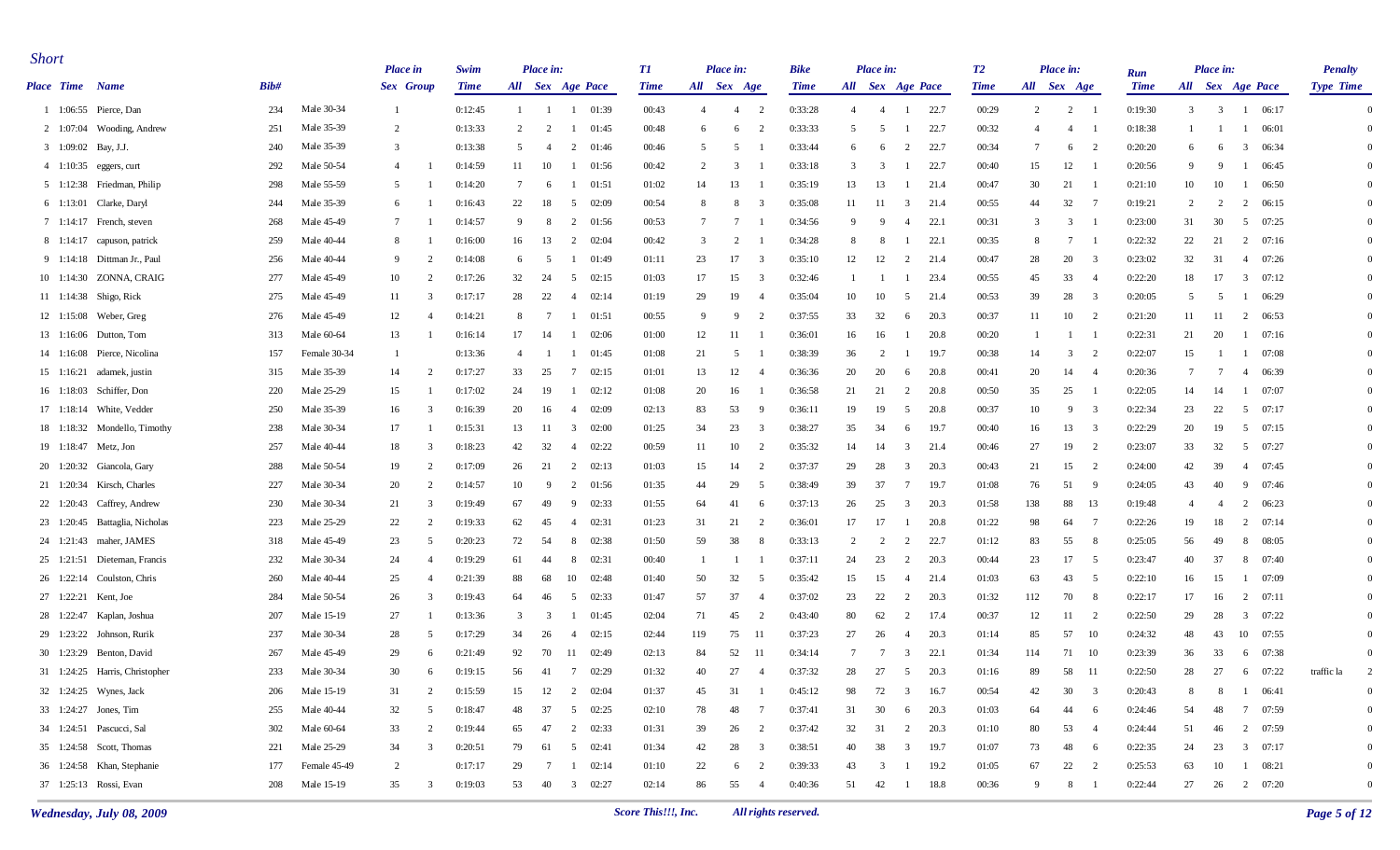| <b>Short</b>           |                                 |      |              | <b>Place</b> in                | Swim        |     | Place in:      |                                  | TI          |     | Place in:      |                         | <b>Bike</b> |     | Place in:      |                        | T2          |     | Place in:            | Run         |     | Place in: |                                  | <b>Penalty</b>   |                |
|------------------------|---------------------------------|------|--------------|--------------------------------|-------------|-----|----------------|----------------------------------|-------------|-----|----------------|-------------------------|-------------|-----|----------------|------------------------|-------------|-----|----------------------|-------------|-----|-----------|----------------------------------|------------------|----------------|
| <b>Place Time Name</b> |                                 | Bib# |              | Sex Group                      | <b>Time</b> |     |                | All Sex Age Pace                 | <b>Time</b> |     | All Sex Age    |                         | <b>Time</b> |     |                | All Sex Age Pace       | <b>Time</b> |     | All Sex Age          | <b>Time</b> |     |           | All Sex Age Pace                 | <b>Type Time</b> |                |
|                        | 38 1:25:14 Timkey, William      | 243  | Male 35-39   | 36<br>$\overline{4}$           | 0:18:03     | 38  | 29             | 8 02:20                          | 01:13       | 24  | 18             | $5\phantom{0}$          | 0:38:59     | 41  | 39             | 19.7<br>9              | 00:56       | 46  | 35<br>- 8            | 0:26:03     | 66  | 55        | 10 08:24                         |                  | $\Omega$       |
|                        | 39 1:25:16 Kolis, Dawn          | 170  | Female 35-39 | 3                              | 0:15:11     | 12  | 2              | 01:58<br>-1                      | 00:58       | 10  |                |                         | 0:39:54     | 46  | 6              | 19.2                   | 00:41       | 19  | 6                    | 0:28:32     | 97  | 23        | $\overline{3}$<br>09:12          |                  | $\overline{0}$ |
|                        | 40 1:25:22 ogin, Marit          | 175  | Female 40-44 | $\overline{4}$                 | 0:19:23     | 59  | 17             | 2<br>02:30                       | 01:25       | 35  | 12             |                         | 0:37:00     | 22  |                | 20.3                   | 00:49       | 32  | 10                   | 0:24:45     | 52  | -6        | 07:59                            | draft            | 2              |
|                        | 41 1:25:30 Foster, Brian        | 245  | Male 35-39   | 37<br>5                        | 0:19:23     | 58  | 42             | 9<br>02:30                       | 03:22       | 143 | 89             | 14                      | 0:38:42     | 37  | 35             | 19.7<br>-8             | 01:22       | 99  | 65<br>- 12           | 0:22:41     | 26  | 25        | 07:19<br>6                       |                  | $\Omega$       |
|                        | 42 1:26:09 kemeny, maureen      | 185  | Female 50-54 | 5                              | 0:19:01     | 52  | 13             | 02:27<br>-1                      | 01:16       | 27  | -9             | 3                       | 0:39:59     | 47  | - 7            | 19.2<br>2              | 00:57       | 48  | 13<br>3              | 0:24:56     | 55  | 7         | 08:03<br>2                       |                  | $\Omega$       |
|                        | 43 1:26:25 Coe, Bryan           | 231  | Male 30-34   | 38                             | 0:19:59     | 69  | 52             | 10<br>02:35                      | 02:34       | 105 | 66             | 10                      | 0:39:03     | 42  | 40             | 19.2<br>-8             | 01:07       | 72  | 49<br>- 8            | 0:23:42     | 37  | 34        | 07:39<br>$7\phantom{.0}$         |                  | $\Omega$       |
|                        | 44 1:26:25 DeSantis, Tricia     | 173  | Female 40-44 | $\overline{2}$<br>6            | 0:15:50     | 14  | 3              | 02:03<br>-1                      | 01:31       | 38  | 13             | 2                       | 0:41:32     | 63  | 12             | 18.3<br>2              | 00:54       | 41  | 12<br>2              | 0:26:38     | 74  | -14       | 2<br>08:35                       |                  | $\Omega$       |
|                        | 45 1:27:01 Johnson, Olin        | 247  | Male 35-39   | 39<br>-6                       | 0:17:06     | 25  | 20             | 02:12<br>-6                      | 02:20       | 92  | 59             | -11                     | 0:41:19     | 59  | 48             | 10<br>18.3             | 00:56       | 47  | 34<br>- 9            | 0:25:20     | 59  | 51        | 08:10<br>9                       |                  | $\Omega$       |
|                        | 46 1:27:46 Berger, Kimberly     | 146  | Female 25-29 | $7\phantom{.0}$                | 0:21:01     | 82  | 19             | 02:43<br>$\overline{3}$          | 01:07       | 19  | $\overline{4}$ |                         | 0:40:24     | 50  | -9             | 18.8<br>2              | 01:08       | 77  | 26<br>- 5            | 0:24:06     | 44  | -4        | 07:46<br>$\mathbf{1}$            |                  | $\Omega$       |
|                        | 47 1:28:01 Grew, Eileen         | 191  | Female 50-54 | 8                              | 0:19:42     | 63  | 18             | 2<br>02:33                       | 01:04       | 18  | 3              |                         | 0:39:46     | 45  | -5             | 19.2                   | 00:51       | 37  | 11<br>- 2            | 0:26:38     | 73  | 13        | 08:35<br>4                       |                  | $\Omega$       |
|                        | 48 1:28:25 Taylor, Scott        | 309  | Clydesdale   | 40                             | 0:18:36     | 44  | 33             | 02:24<br>-1                      | 02:39       | 113 | 72             |                         | 0:41:41     | 67  | 53             | 18.3                   | 00:44       | 25  | 18                   | 0:24:45     | 53  | 47        | 07:59<br>-1                      |                  | $\Omega$       |
|                        | 49 1:28:55 McNally, Kyle        | 236  | Male 30-34   | 41<br>-8                       | 0:18:44     | 47  | 36             | 02:25<br>6                       | 02:30       | 103 | 64             | -8                      | 0:40:37     | 52  | 43             | 18.8<br>- 9            | 05:13       | 163 | 99<br>- 14           | 0:21:51     | 13  | 13        | 07:03<br>-4                      |                  | $\Omega$       |
|                        | 50 1:29:35 Otterson, Timm       | 262  | Male 40-44   | 42                             | 0:20:46     | 77  | 59             | 8<br>02:41                       | 03:18       | 141 | 88             | -11                     | 0:41:29     | 61  | 50             | 18.3<br>7              | 01:07       | 71  | 50<br>$\overline{7}$ | 0:22:55     | 30  | 29        | $3 \t 07:24$                     |                  | $\Omega$       |
|                        | 51 1:29:38 Stirling, Vincent    | 293  | Male 50-54   | 43<br>$\overline{\mathcal{L}}$ | 0:18:58     | 50  | 39             | 02:27<br>$\overline{4}$          | 02:10       | 81  | 50             | -5                      | 0:40:47     | 53  | 44             | 18.8<br>5              | 01:14       | 86  | 56<br>- 6            | 0:26:29     | 71  | 59        | 08:33<br>6                       |                  | $\Omega$       |
|                        | 52 1:29:41 matthews, mark       | 280  | Male 45-49   | 44<br>-7                       | 0:20:45     | 76  | 58             | -9<br>02:41                      | 02:08       | 74  | 46             | -9                      | 0:38:46     | 38  | 36             | 19.7<br>7              | 01:06       | 70  | 46<br>- 7            | 0:26:56     | 78  | 64        | 08:41<br>11                      |                  | $\Omega$       |
|                        | 53 1:29:45 Smith, Kimberly      | 158  | Female 30-34 | - 9                            | 0:16:24     | 18  | $\overline{4}$ | 2<br>02:07                       | 01:42       | 55  | 20             | 3                       | 0:42:09     | 72  | 16             | 17.9<br>3              | 01:05       | 68  | 23<br>- 5            | 0:28:25     | 93  | 20        | 09:10<br>$\overline{4}$          |                  | $\Omega$       |
|                        | 54 1:29:46 Burrows, Ryan        | 241  | Male 35-39   | 45                             | 0:25:53     | 138 | -91            | 13<br>03:20                      | 01:45       | 56  | 36             | -7                      | 0:36:08     | 18  | 18             | 20.8<br>$\overline{4}$ | 00:50       | 34  | 24<br>- 6            | 0:25:10     | 58  | 50        | 08:07<br>8                       |                  | $\Omega$       |
|                        | 55 1:29:56 Callahan, Martin     | 265  | Male 40-44   | 46<br>-7                       | 0:21:14     | 83  | 64             | 9<br>02:44                       | 02:14       | 85  | 54             | -8                      | 0:37:39     | 30  | 29             | 20.3<br>- 5            | 01:20       | 96  | 63<br>-8             | 0:27:29     | 86  | 69        | 8<br>08:52                       |                  | $\Omega$       |
|                        | 56 1:30:17 Stoltenberg, Jeffery | 211  | Male 20-24   | 47                             | 0:20:32     | 73  | 55             | 02:39<br>-1                      | 02:39       | 112 | 71             |                         | 0:41:55     | 69  | 54             | 18.3<br>2              | 01:26       | 105 | 68                   | 0:23:45     | 39  | 36        | 07:40<br>-1                      |                  | $\Omega$       |
|                        | 57 1:30:25 Hajdu, Lyle          | 269  | Male 45-49   | 48                             | 0:23:09     | 112 | -81            | 14<br>02:59                      | 01:30       | 37  | 25             | -6                      | 0:41:02     | 55  | 46             | 18.3<br>-8             | 01:01       | 60  | 40<br>- 5            | 0:23:43     | 38  | 35        | 7 07:39                          |                  | $\Omega$       |
|                        | 58 1:30:31 Doat, Renee          | 198  | Female 25-29 | 10<br>$\overline{2}$           | 0:18:29     | 43  | -11            | 02:23<br>2                       | 01:16       | 26  | 8              | $\overline{2}$          | 0:39:46     | 44  | $\overline{4}$ | 19.2                   | 00:59       | 54  | 16<br>$\overline{2}$ | 0:30:01     | 113 | 31        | 6 09:41                          |                  | $\Omega$       |
|                        | 59 1:30:33 Kelly, Casey         | 136  | Female 20-24 | -11                            | 0:23:03     | 109 | 31             | $\overline{3}$<br>02:58          | 02:05       | 73  | 28             |                         | 0:41:08     | 56  | 10             | 18.3                   | 00:44       | 24  | 7                    | 0:23:33     | 35  | 3         | 07:36<br>-1                      |                  | $\Omega$       |
|                        | 60 1:30:59 Mead, John           | 285  | Male 50-54   | 49<br>-5                       | 0:20:51     | 78  | 60             | 02:41<br>7                       | 01:24       | 33  | 22             | $\overline{3}$          | 0:38:05     | 34  | 33             | 19.7<br>-4             | 00:51       | 36  | 26<br>3              | 0:23:48     | 41  | 38        | $\overline{\mathbf{3}}$<br>07:41 | traffic la       | 6              |
|                        | 61 1:31:07 Schneider, Kevin     | 264  | Male 40-44   | 50<br>-8                       | 0:18:13     | 39  | 30             | 02:21<br>3                       | 03:28       | 147 | 92             | 13                      | 0:43:25     | 78  | 60             | 17.4<br>-11            | 01:38       | 119 | 74<br>- 11           | 0:24:23     | 47  | 42        | 07:52<br>6                       |                  | $\Omega$       |
|                        | 62 1:32:39 Laudico, Elizabeth   | 163  | Female 30-34 | 12                             | 0:17:52     | 37  | -9             | 02:18<br>3                       | 01:50       | 58  | 21             | $\overline{4}$          | 0:45:30     | 102 | 29             | 16.7<br>7              | 01:11       | 82  | 28<br>- 6            | 0:26:16     | 69  | 12        | 3 08:28                          |                  | $\Omega$       |
|                        | 63 1:32:45 Pagano, Joe          | 228  | Male 30-34   | 51<br>-9                       | 0:23:06     | 110 | 79             | 13<br>02:59                      | 02:46       | 121 | 77             | 12                      | 0:44:29     | 88  | 66             | 17.0<br>-11            | 00:33       | 5   | 5<br>- 2             | 0:21:51     | 12  | 12        | $\overline{3}$<br>07:03          |                  | $\Omega$       |
|                        | 64 1:32:48 drees, joseph        | 226  | Male 30-34   | 52<br>10                       | 0:22:37     | 104 | 76             | 12<br>02:55                      | 01:57       | 67  | 43             | -7                      | 0:42:50     | 76  | 58             | 10<br>17.9             | 00:44       | 22  | 16<br>-4             | 0:24:40     | 49  | 44        | 11<br>07:57                      |                  | $\Omega$       |
|                        | 65 1:33:08 Whistler, Larry      | 258  | Male 40-44   | 53<br>q                        | 0:19:45     | 66  | 48             | 02:33<br>6                       | 01:52       | 62  | 40             | -6                      | 0:42:01     | 70  | 55             | 17.9<br>- 9            | 01:47       | 130 | 83<br>-13            | 0:27:43     | 89  | 71        | 08:56<br>9                       |                  | $\Omega$       |
|                        | 66 1:33:19 Leary, Kate          | 195  | Female 55-59 | 13                             | 0:17:16     | 27  | -6             | 02:14<br>-1                      | 01:50       | 60  | 22             | $\overline{2}$          | 0:41:32     | 64  | 13             | 18.3                   | 00:59       | 53  | 15                   | 0:31:42     | 130 | -44       | 2<br>10:14                       |                  | $\Omega$       |
|                        | 67 1:33:26 Long, Nancy          | 151  | Female 25-29 | 14<br>3                        | 0:23:26     | 117 | 34             | 03:01<br>8                       | 01:39       | 48  | 18             | $\overline{4}$          | 0:41:17     | 58  | -11            | 18.3<br>3              | 01:07       | 74  | 25<br>-4             | 0:25:57     | 65  | 11        | 2 08:22                          |                  | $\Omega$       |
|                        | 68 1:33:40 Margiotta, Michael   | 249  | Male 35-39   | 54<br>$\mathbf{Q}$             | 0:20:01     | 71  |                | 53 10 02:35                      | 01:23       | 32  | 20             | $\epsilon$              | 0:41:23     | 60  | 49             | 11 18.3                | 01:11       | 81  | 54 10                | 0:29:42     | 109 |           | 82 14 09:35                      |                  | $\Omega$       |
|                        | 69 1:33:50 Deiana-Molnar, Paul  | 253  | Male 35-39   | 55<br>q                        | 0:16:27     | 19  | 15             | $\overline{\mathbf{3}}$<br>02:07 | 02:29       | 101 | 62             | 13                      | 0:48:55     | 130 | 90             | 14<br>15.6             | 01:49       | 132 | 84<br>13             | 0:24:10     | 45  | 41        | 7 07:48                          |                  |                |
|                        | 70 1:33:58 Malaney, Michael     | 296  | Male 55-59   | 56                             | 0:18:56     | 49  | 38             | 2 02:27                          | 03:02       | 132 | 82             | $\overline{\mathbf{3}}$ | 0:41:17     | 57  | 47             | 2<br>18.3              | 02:44       | 156 | 95 5                 | 0:27:59     | 92  | 73        | 3 09:02                          |                  |                |
|                        | 71 1:34:13 Shapiro, David       | 270  | Male 45-49   | 57<br>9                        | 0:17:44     | 36  | 28             | $6 \quad 02:17$                  | 02:47       | 122 | 78             | 14                      | 0:45:57     | 106 | 77             | 13<br>16.7             | 01:41       | 123 | 77 12                | 0:26:04     | 67  | 56        | 10 08:25                         |                  |                |
|                        | 72 1:34:27 Moll, Kevin          | 225  | Male 25-29   | 58<br>$\overline{4}$           | 0:17:22     | 30  | 23             | $2 \t 02:14$                     | 02:37       | 109 | 69             | $\overline{7}$          | 0:43:59     | 85  | 65             | 17.4<br>6              | 01:45       | 127 | 80<br>- 9            | 0:28:44     | 99  | 76        | 9 09:16                          |                  |                |
|                        | 73 1:34:41 Swanson, Paul        | 287  | Male 50-54   | 59<br>6                        | 0:20:43     | 75  | 57             | 6 02:40                          | 03:12       | 136 | 85             | - 9                     | 0:43:31     | 79  | 61             | 17.4<br>6              | 01:26       | 104 | 67<br>$\overline{7}$ | 0:25:49     | 62  | 53        | 5 08:20                          |                  |                |
|                        | 74 1:35:18 Bohl, Paul           | 278  | Male 45-49   | 60<br>10                       | 0:22:58     |     |                | 107 78 13 02:58                  | 03:16       | 140 | 87 15          |                         | 0:45:26     |     |                | 100 73 12 16.7         | 01:02       | 61  | 42 6                 | 0:22:36     | 25  |           | 24 4 07:17                       |                  | $\Omega$       |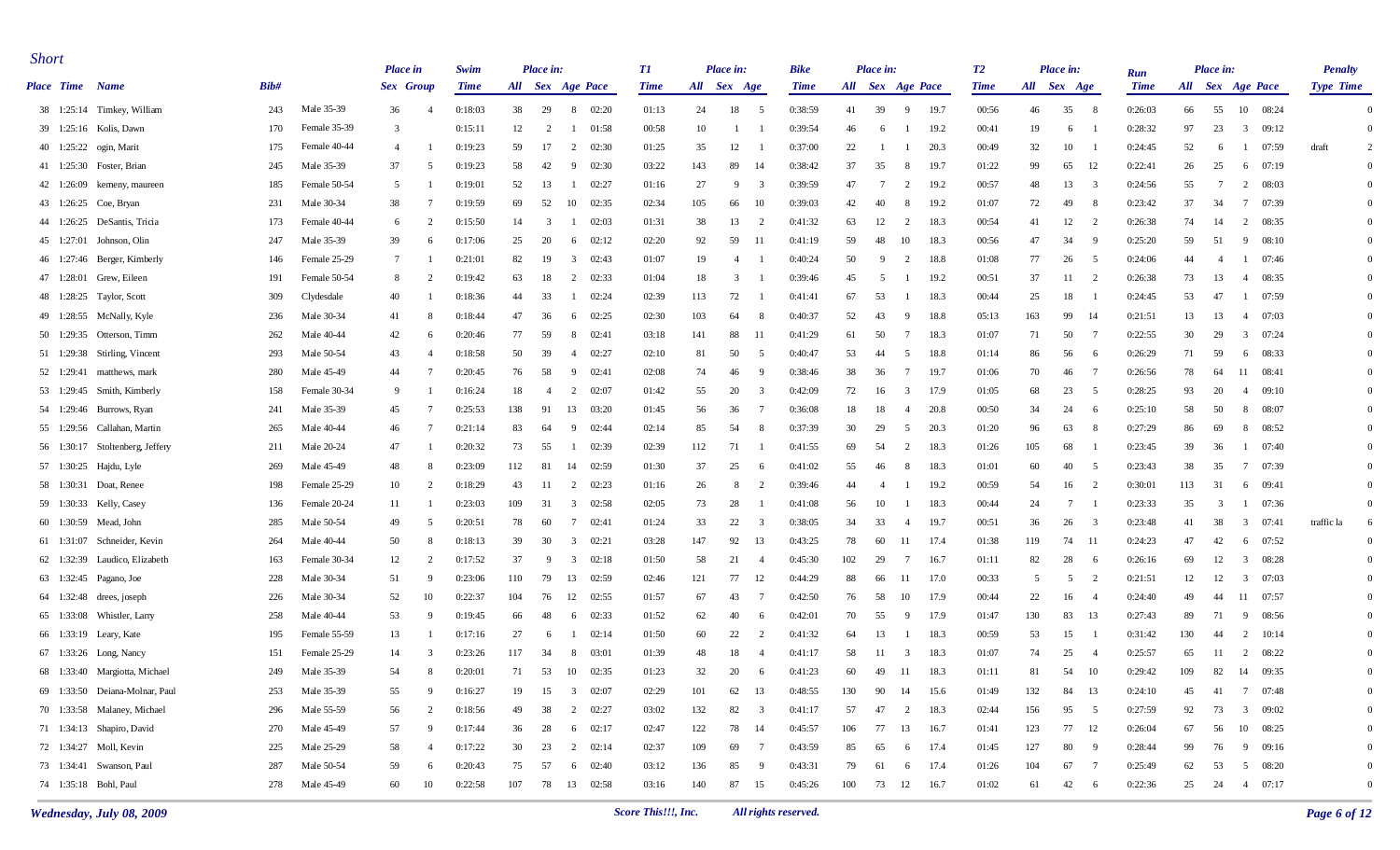| <b>Short</b>    |                                |         |                          | <b>Place</b> in |                | Swim        |     | Place in: |                                  | TI          |             | Place in: |                | Bike        |     | Place in: |                        | <b>T2</b>   |     | Place in:                     |                |                           |     | Place in: |                         | <b>Penalty</b> |
|-----------------|--------------------------------|---------|--------------------------|-----------------|----------------|-------------|-----|-----------|----------------------------------|-------------|-------------|-----------|----------------|-------------|-----|-----------|------------------------|-------------|-----|-------------------------------|----------------|---------------------------|-----|-----------|-------------------------|----------------|
| Place Time Name |                                | Bib#    |                          | Sex Group       |                | <b>Time</b> |     |           | All Sex Age Pace                 | <b>Time</b> | All Sex Age |           |                | <b>Time</b> |     |           | All Sex Age Pace       | <b>Time</b> |     | All Sex Age                   |                | <b>Run</b><br><b>Time</b> |     |           | All Sex Age Pace        | Type Time      |
|                 | 75 1:35:27 Cassetta, Cindy     | 154     | Female 30-34             | 15              | - 3            | 0:23:51     | 120 | 36        | 9 03:05                          | 01:33       | 41          | 14        | $\overline{2}$ | 0:40:05     | 48  | - 8       | $\overline{2}$<br>18.8 | 01:05       | 65  | 21<br>- 4                     |                | 0:28:53                   | 102 | 25        | 5 09:19                 | $\Omega$       |
|                 | 76 1:35:40 abriatis, nancy     | 189     | Female 50-54             | 16              | -3             | 0:23:30     | 118 | 35        | 03:02<br>3                       | 01:14       | 25          | 7         | 2              | 0:44:27     | 87  | 22        | 3<br>17.0              | 00:41       | 18  | 5                             |                | 0:25:48                   | 61  | -9        | $\overline{3}$<br>08:19 | $\Omega$       |
|                 | 77 1:35:58 Stockslader, jay    | 271     | Male 45-49               | 61              |                | 0:19:28     | 60  | 43        | 7<br>02:31                       | 02:15       | 87          | 56        | 12             | 0:43:57     | 84  | 64        | 17.4<br>10             | 01:38       | 117 | 73<br>- 11                    |                | 0:28:40                   | 98  | 75        | 13<br>09:15             | $\Omega$       |
|                 | 78 1:36:07 Hutton, Mollie      | 161     | Female 30-34             | 17              | $\overline{4}$ | 0:21:46     | 91  | 22        | 02:49<br>-6                      | 02:57       | 128         | 48        | -8             | 0:44:56     | 92  | 24        | 17.0<br>6              | 01:22       | 97  | 34                            | $\overline{7}$ | 0:25:06                   | 57  | -8        | 08:06<br>$\overline{2}$ | $\Omega$       |
|                 | 79 1:36:20 Subjeck, Melissa    | 152     | Female 25-29             | 18              | $\overline{4}$ | 0:23:16     | 114 | 33        | $7\phantom{.0}$<br>03:00         | 01:21       | 30          | 11        | 3              | 0:41:40     | 66  | 14        | 18.3<br>4              | 01:32       | 113 | 43<br>- 7                     |                | 0:28:31                   | 96  | 22        | 4 09:12                 | $\Omega$       |
|                 | 80 1:36:21 deck, Michael       | 274     | Male 45-49               | 62              | 12             | 0:16:40     | 21  | 17        | $\overline{3}$<br>02:09          | 02:35       | 106         | 67        | 13             | 0:46:15     | 112 | 80        | 14<br>16.3             | 02:26       | 153 | 93<br>- 14                    |                | 0:28:25                   | 94  | 74        | 12 09:10                | $\Omega$       |
| 81 1:36:25      | Andres, Erik                   | 212     | Male 25-29               | 63              | 5              | 0:18:17     | 40  | 31        | $\overline{\mathbf{3}}$<br>02:22 | 03:44       | 155         | 95        | 10             | 0:46:06     | 109 | 79        | 8<br>16.3              | 00:51       | 38  | 27                            | $\overline{2}$ | 0:27:27                   | 85  | 68        | 08:51<br>-7             | $\Omega$       |
|                 | 82 1:36:25 Bailey, Wayne       | 301     | Male 60-64               | 64              | -3             | 0:20:41     | 74  | 56        | 02:40<br>3                       | 03:02       | 130         | 81        | -6             | 0:45:42     | 103 | 74        | 3<br>16.7              | 00:55       | 43  | 31                            | 2              | 0:26:05                   | 68  | 57        | 3<br>08:25              | $\Omega$       |
|                 | 83 1:36:26 Corgel, Carolyn     | 190     | Female 50-54             | 19              | $\overline{4}$ | 0:25:09     | 131 | 44        | 03:15<br>4                       | 01:42       | 54          | 19        | -4             | 0:45:18     | 99  | 27        | 16.7<br>$\overline{4}$ | 01:03       | 62  | 20                            |                | 0:23:14                   | 34  | 2         | $1 \t 07:30$            | $\Omega$       |
|                 | 84 1:36:58 Connolly, Sara      | 162     | Female 30-34             | 20              | -5             | 0:19:14     | 54  | 14        | 5<br>02:29                       | 01:55       | 63          | 23        | -5             | 0:44:49     | 91  | 23        | 17.0<br>5              | 01:28       | 109 | 40                            |                | 0:29:32                   | 107 | 27        | 09:32<br>6              | $\Omega$       |
|                 | 85 1:37:18 Hill, Donald        | 246     | Male 35-39               | 65              | 10             | 0:21:35     | 85  | 65        | 02:47<br>-11                     | 02:19       | 90          | 57        | 10             | 0:44:57     | 93  | 69        | 12<br>17.0             | 01:18       | 94  | 62<br>- 11                    |                | 0:27:09                   | 82  | 66        | 12<br>08:45             | $\Omega$       |
|                 | 86 1:37:47 Rossi, Michael      | 273     | Male 45-49               | 66              | 13             | 0:26:47     | 142 | 95        | 15<br>03:27                      | 01:40       | 51          | 33        | -7             | 0:42:08     | 71  | 56        | 17.9<br>9              | 01:17       | 92  | 61                            | - 9            | 0:25:55                   | 64  | 54        | - 9<br>08:22            | $\Omega$       |
|                 | 87 1:38:17 Pasternak, Richard  | 266     | Male 40-44               | 67              | 10             | 0:19:59     | 70  | 51        | 02:35<br>$7\phantom{.0}$         | 02:19       | 91          | 58        | - 9            | 0:41:38     | 65  | 52        | 18.3<br>8              | 01:27       | 107 | 69                            | - 9            | 0:32:54                   | 138 | 90        | 13 10:37                | $\Omega$       |
|                 | 88 1:38:25 Weidmann, Scott     | 239     | Male 30-34               | 68              | -11            | 0:18:39     | 45  | 34        | 5<br>02:24                       | 03:41       | 153         | 94        | 14             | 0:44:44     | 90  | 68        | 12<br>17.0             | 01:01       | 58  | 41<br>- 7                     |                | 0:30:20                   | 116 | 83        | 12<br>09:47             | $\Omega$       |
|                 | 89 1:38:39 Michalski, Rebecca  | 131     | Female 14 & un           | 21              |                | 0:16:52     | 23  | 5         | 02:11<br>-1                      | 02:25       | 97          | 36        | 2              | 0:49:31     | 132 | 42        | 15.3                   | 01:00       | 57  | 19                            |                | 0:28:51                   | 100 | 24        | 09:18<br>-1             | $\Omega$       |
|                 | 90 1:38:49 Neamtu, Nancy       | 203     | $A_{\alpha r}$<br>Athena | 22              |                | 0:24:19     | 127 | -41       | 03:08<br>2                       | 02:16       | 88          | 32        | $\overline{2}$ | 0:42:29     | 74  | 17        | 17.9                   | 01:15       | 87  | 30                            |                | 0:28:30                   | 95  | 21        | 09:12<br>-1             | $\Omega$       |
|                 | 91 1:38:56 Smith, Kristen      | 135     | Female 20-24             | 23              | $\overline{2}$ | 0:24:38     | 129 | 43        | 03:11<br>4                       | 02:22       | 94          | 35        | 3              | 0:46:51     | 115 | 33        | 16.3<br>$\overline{4}$ | 00:46       | 26  | 8                             | - 2            | 0:24:19                   | 46  | -5        | 2 07:51                 | $\Omega$       |
|                 | 92 1:38:56 Turiczek, Dawn      | 168     | Female 35-39             | 24              |                | 0:22:26     | 101 | 27        | 02:54<br>4                       | 02:44       | 117         | 43        | -5             | 0:44:19     | 86  | 21        | 17.0<br>$\overline{4}$ | 01:36       | 115 | 44                            | - 6            | 0:27:51                   | 90  | 19        | 2<br>08:59              | $\Omega$       |
|                 | 93 1:39:13 Kennedy, Molly      | 166     | Female 35-39             | 25              | $\overline{2}$ | 0:25:20     | 134 | 46        | 5<br>03:16                       | 01:37       | 46          | 16        | $\overline{2}$ | 0:43:55     | 83  | 20        | 17.4<br>3              | 00:47       | 29  | 9                             | 2              | 0:27:34                   | 87  | 18        | 08:54<br>-1             | $\Omega$       |
|                 | 94 1:39:26 Stangle, Joshua     | 210     | Male 20-24               | 69              | 2              | 0:28:09     | 150 | 97        | 03:38<br>3                       | 02:40       | 114         | 73        | $\overline{2}$ | 0:40:19     | 49  | 41        | 18.8                   | 01:52       | 134 | 85                            | 3              | 0:26:26                   | 70  | 58        | 08:32<br>$\mathbf{3}$   | $\Omega$       |
|                 | 95 1:39:31 Dittman Sr, Paul    | 308     | Male 65-69               | 70              |                | 0:18:43     | 46  | 35        | 02:25<br>-1                      | 02:09       | 77          | 47        |                | 0:43:17     | 77  | 59        | 17.4                   | 01:17       | 93  | 60                            |                | 0:34:05                   | 147 | 93        | $1 \quad 11:00$         | $\Omega$       |
|                 | 96 1:39:48 Voos, Kitty         | 179     | Female 45-49             | 26              |                | 0:23:58     | 123 | 39        | 03:06<br>4                       | 01:03       | 16          | 2         |                | 0:41:49     | 68  | 15        | 2<br>18.3              | 01:25       | 103 | 37                            | -4             | 0:31:33                   | 128 | 42        | $\mathbf{3}$<br>10:11   | $\Omega$       |
|                 | 97 1:40:13 higgins, casey      | 140     | Female 25-29             | 27              | -5             | 0:17:25     | 31  | -8        | 02:15                            | 03:32       | 149         | 57        | - 9            | 0:50:43     | 141 | 48        | 15.0<br>-7             | 01:13       | 84  | 29                            | - 6            | 0:27:20                   | 84  | 17        | $\mathbf{3}$<br>08:49   | $\overline{0}$ |
|                 | 98 1:41:03 Stansberry, Marleta | 172     | Female 35-39             | 28              | -3             | 0:21:58     | 96  | 24        | $\overline{\mathbf{3}}$<br>02:50 | 02:46       | 120         | 44        | 6              | 0:42:36     | 75  | 18        | 17.9<br>2              | 02:06       | 144 | 53                            | - 8            | 0:31:37                   | 129 | 43        | 10:12<br>6              | $\Omega$       |
|                 | 99 1:41:04 Malinowski, David   | 263     | Male 40-44               | 71              |                | 0:26:32     | 140 | 93        | 13<br>03:25                      | 01:37       | 47          | 30        | -4             | 0:42:27     | 73  | 57        | 10<br>17.9             | 01:36       | 116 | 72<br>- 10                    |                | 0:28:52                   | 101 | 77        | 10 09:19                | $\Omega$       |
|                 | 100 1:41:50 Suffoletto, Chris  | 213     | Male 25-29               | 72              | -6             | 0:22:50     | 106 | 77        | 02:57<br>-9                      | 03:45       | 156         | 96        | -11            | 0:47:24     | 118 | 84        | 16.0<br>9              | 00:57       | 49  | 36                            |                | 0:26:54                   | 77  | 63        | 08:41<br>5              | $\Omega$       |
|                 | 101 1:41:51 Berner, Cathleen   | 196     | Female 55-59             | 29              | 2              | 0:23:54     | 121 | 37        | 2<br>03:05                       | 01:35       | 43          | 15        |                | 0:45:29     | 101 | 28        | 2<br>16.7              | 01:48       | 131 | 48                            | 2              | 0:29:05                   | 104 | 26        | 09:23<br>-1             | $\Omega$       |
|                 | 102 1:42:15 Last, Emily        | 145     | Female 25-29             | 30              | -6             | 0:21:50     | 93  | 23        | 02:49<br>$\overline{4}$          | 02:09       | 76          | 30        | -5             | 0:45:08     | 96  | 26        | 16.7<br>5              | 00:34       | -6  |                               |                | 0:32:34                   | 135 | 47        | 9<br>10:30              | $\Omega$       |
|                 | 103 1:42:19 Cuddahee, Thomas   | 291     | Male 50-54               | 73              |                | 0:26:35     | 141 | 94        | 10<br>03:26                      | 02:22       | 95          | 60        | -6             | 0:44:43     | 89  | 67        | 17.0<br>7              | 00:58       | 52  | 38                            |                | 0:27:41                   | 88  | 70        | 8<br>08:56              | $\Omega$       |
|                 | 104 1:42:52 guyett, lance      | 235     | Male 30-34               | 74              | 12             | 0:21:38     | 87  | 67        | 02:47<br>- 11                    | 02:31       | 104         | 65        | -9             | 0:45:49     | 104 | 75        | 13<br>16.7             | 00:50       | 33  | 23                            | - 6            | 0:32:04                   | 132 | 88        | 14 10:21                | $\Omega$       |
|                 | 105 1:42:57 Rosenfeld, Ken     | $272\,$ | Male 45-49               | 75              | 14             | 0:21:58     | 95  |           | 72 12 02:50                      | 01:27       | 36          | 24        | $\leq$         | 0:45:05     | 95  |           | 70  11  16.7           | 01:44       | 126 | 79 13                         |                | 0:32:43                   | 136 |           | 89 14 10:33             | $\Omega$       |
|                 | 106 1:42:57 Forell, Mark       | 300     | Male 55-59               | 76              | -3             | 0:19:50     | 68  | 50        | $\overline{\mathbf{3}}$<br>02:34 | 04:59       | 163         | 100       | -5             | 0:43:51     | 81  | 63        | 17.4<br>3              | 01:01       | 59  | 39                            | $\overline{2}$ | 0:33:16                   | 139 | 91        | 5 10:44                 |                |
|                 | 107 1:43:39 cassata, martha    | 165     | Female 35-39             | 31              | -4             | 0:19:01     |     | 51 12     | 2 02:27                          | 02:08       | 75          | 29        | -4             | 0:51:18     | 144 | 51        | 7<br>14.7              | 01:00       | 56  | 18 3                          |                | 0:30:12                   | 115 | 33        | 5 09:45                 |                |
|                 | 108 1:43:50 Srodawa, Chris     | 217     | Male 25-29               | 77              | - 7            | 0:25:05     | 130 | 87        | 10 03:14                         | 02:36       | 107         | 68        | -6             | 0:48:07     | 122 | 86        | 10<br>15.6             | 00:53       | 40  | 29<br>$\overline{\mathbf{3}}$ |                | 0:27:09                   | 81  | 65        | 6 08:45                 |                |
|                 | 109 1:43:58 Smith, Kenneth     | 222     | Male 25-29               | 78              | - 8            | 0:27:20     | 145 | 96        | 13 03:32                         | 06:41       | 167         | 103       | 13             | 0:40:54     | 54  | 45        | 18.8<br>4              | 04:22       | 160 | 97 12                         |                | 0:24:41                   | 50  | 45        | 4 07:58                 |                |
|                 | 110 1:44:00 Mierzwa, Claire    | 133     | Female 20-24             | 32              | 3              | 0:21:22     | 84  | 20        | $2 \t 02:45$                     | 03:19       | 142         | 54        | 5              | 0:46:00     | 108 | 30        | 16.3<br>3              | 02:02       | 140 | 52 4                          |                | 0:31:17                   | 124 | 39        | 4 10:05                 |                |
|                 | 111 1:44:00 Kuzon, William     | 295     | Male 50-54               | 79              | - 8            | 0:23:09     | 113 |           | 80 8 02:59                       | 03:04       | 134         | 83        | $\overline{7}$ | 0:46:15     | 113 | 81        | 9 16.3                 | 02:09       | 146 | 92 11                         |                | 0:29:23                   | 106 | 80        | 9 09:29                 | $\mathbf{0}$   |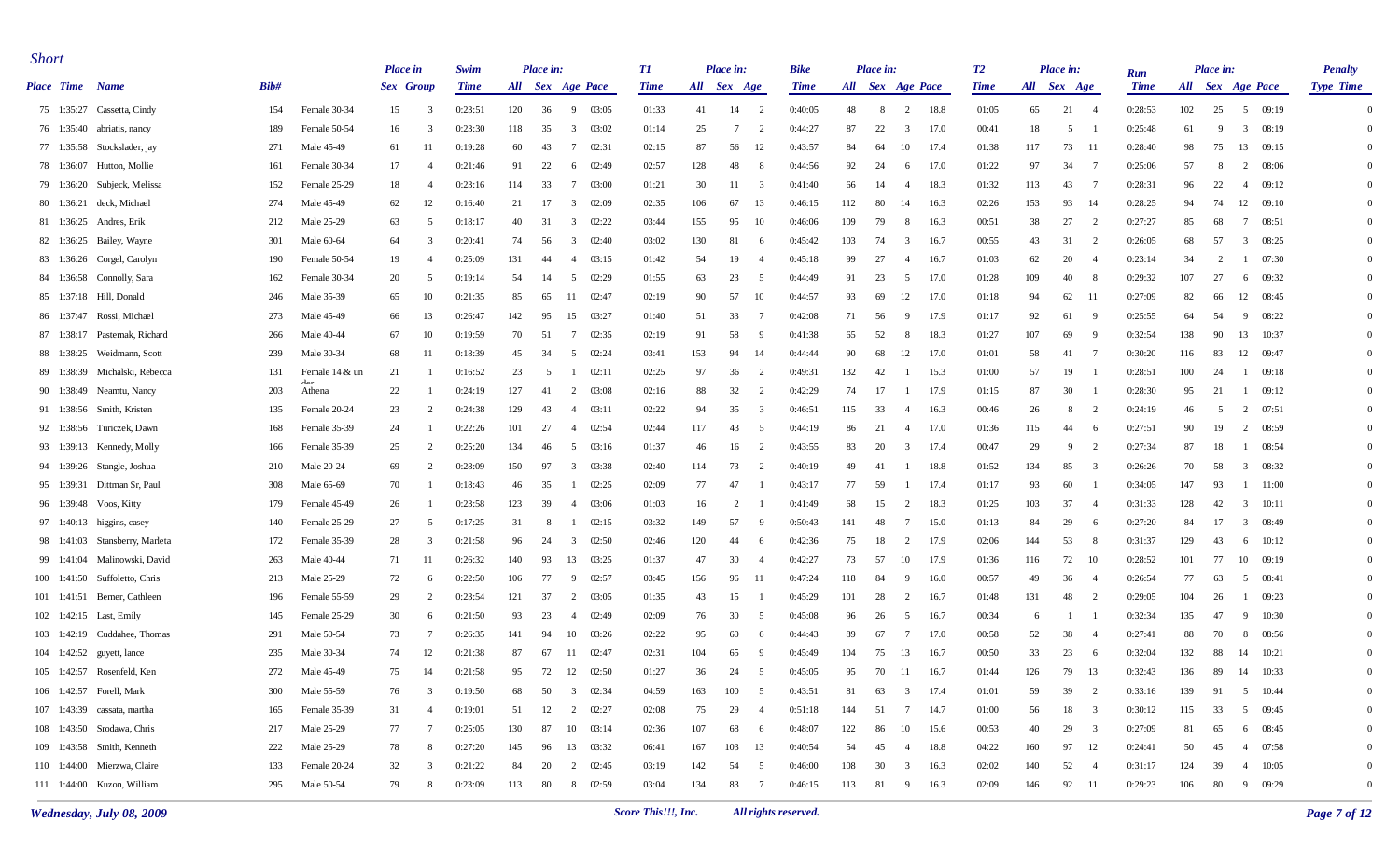| <b>Short</b>    |                                    |      |                     | <b>Place</b> in |                          | Swim        |     | Place in: |                                  | TI          |     | Place in:   |                         | <b>Bike</b> |             | Place in:        |                 |      | <b>T2</b>   |     | Place in:            |                    |     | Place in:                             |                                  | <b>Penalty</b>   |          |
|-----------------|------------------------------------|------|---------------------|-----------------|--------------------------|-------------|-----|-----------|----------------------------------|-------------|-----|-------------|-------------------------|-------------|-------------|------------------|-----------------|------|-------------|-----|----------------------|--------------------|-----|---------------------------------------|----------------------------------|------------------|----------|
| Place Time Name |                                    | Bib# |                     | Sex Group       |                          | <b>Time</b> |     |           | All Sex Age Pace                 | <b>Time</b> |     | All Sex Age |                         | <b>Time</b> |             | All Sex Age Pace |                 |      | <b>Time</b> |     | All Sex Age          | Run<br><b>Time</b> |     | All Sex Age Pace                      |                                  | <b>Type Time</b> |          |
|                 | 112 1:44:05 Gorman, Morgan         | 214  | Male 25-29          | 80              |                          | 0:26:25     | 139 | 92        | 12 03:25                         | 01:52       | 61  | 39          | 5                       | 0:45:55     | 105         | 76               | $7\overline{ }$ | 16.7 | 01:55       | 136 | 87<br>- 10           | 0:27:58            | 91  | 72                                    | 8 09:01                          |                  | $\Omega$ |
|                 | 113 1:44:05 Baker, Mark            | 283  | Male 50-54          | 81              |                          | 0:24:14     | 125 | 86        | -9<br>03:08                      | 03:33       | 150 | 93          | 10                      | 0:48:31     | 127         | 89               | 10              | 15.6 | 01:07       | 75  | 47<br>- 5            | 0:26:40            | 75  | 61                                    | $7\phantom{.0}$<br>08:36         |                  | $\Omega$ |
|                 | 114 1:44:33 Moore, Kyle            | 248  | Male 35-39          | 82              |                          | 0:32:10     | 164 | 102       | 15<br>04:09                      | 03:56       | 158 | 98          | 15                      | 0:37:13     | 25          | 24               | -7              | 20.3 | 02:04       | 143 | 91<br>- 14           | 0:27:10            | 83  | 67                                    | 13<br>08:46                      | traffic la       | 2        |
|                 | 115 1:44:42 michalski, robert      | 261  | Male 40-44          | 83              | 12                       | 0:23:49     | 119 | 84        | 12<br>03:04                      | 02:48       | 123 | 79          | 10                      | 0:48:11     | 123         | 87               | 13              | 15.6 | 00:58       | 51  | 37<br>$\overline{4}$ | 0:28:56            | 103 | 78                                    | 11<br>09:20                      |                  | $\Omega$ |
|                 | 116 1:45:11 johnson, rob           | 254  | Male 40-44          | 84              | 13                       | 0:23:26     | 116 | 83        | -11<br>03:01                     | 03:25       | 144 | 90          | 12                      | 0:46:00     | 107         | 78               | 12              | 16.3 | 01:46       | 128 | 82<br>12             | 0:30:34            | 120 | 85                                    | 12<br>09:52                      |                  | $\Omega$ |
|                 | 117 1:45:15 Wojtaszczyk, Ann       | 137  | Female 20-24        | 33              | $\overline{\phantom{a}}$ | 0:28:48     | 154 | 56        | 5<br>03:43                       | 02:12       | 82  | 31          | 2                       | 0:45:04     | 94          | 25               | 2               | 16.7 | 02:07       | 145 | 54<br>- 5            | 0:27:04            | 80  | 16                                    | $\overline{3}$<br>08:44          |                  | $\Omega$ |
|                 | 118 1:45:42 dangelo, kevin         | 294  | Male 50-54          | 85              | 10                       | 0:17:31     | 35  | 27        | $\overline{\mathbf{3}}$<br>02:16 | 03:05       | 135 | 84          | -8                      | 0:45:09     | 97          | 71               | -8              | 16.7 | 02:02       | 141 | 89<br>- 10           | 0:37:55            | 155 | 95                                    | 11<br>12:14                      |                  | $\Omega$ |
|                 | 119 1:45:51 Zynda, Allison         | 159  | Female 30-34        | 34              |                          | 0:18:21     | 41  | 10        | 02:22<br>4                       | 03:41       | 154 | 60          | -11                     | 0:48:42     | 129         | 40               | -8              | 15.6 | 04:37       | 162 | -12<br>64            | 0:30:30            | 118 | 34                                    | 8<br>09:50                       |                  | $\Omega$ |
|                 | 120 1:45:51 Spaschak, kelly        | 164  | Female 30-34        | 35              |                          | 0:25:27     | 135 | 47        | 03:17<br>-11                     | 04:11       | 162 | 63          | 12                      | 0:43:53     | 82          | 19               | -4              | 17.4 | 01:50       | 133 | 49<br>- 9            | 0:30:30            | 119 | 35                                    | 9 09:50                          |                  | $\Omega$ |
|                 | 121 1:46:59 sambrotto, tony        | 297  | Male 55-59          | 86              |                          | 0:22:28     | 102 | 75        | 02:54<br>$\overline{4}$          | 01:56       | 65  | 42          | 2                       | 0:54:41     | 153         | 97               | -5              | 13.9 | 01:25       | 102 | 66                   | 0:26:29            | 72  | 60                                    | 2<br>08:33                       |                  | $\Omega$ |
|                 | 122 1:47:03 Heidinger, Nancy       | 188  | Female 50-54        | 36              | -5                       | 0:29:10     | 156 | 58        | -8<br>03:46                      | 02:44       | 116 | 42          | -7                      | 0:46:09     | 110         | 31               | - 5             | 16.3 | 02:00       | 139 | 51<br>- 7            | 0:27:00            | 79  | 15                                    | 08:43<br>5                       |                  | $\Omega$ |
|                 | 123 1:47:11 Sutherland, Andrew     | 242  | Male 35-39          | 87              | 12                       | 0:30:19     | 159 | 99        | 14<br>03:55                      | 02:23       | 96  | 61          | 12                      | 0:46:56     | 116         | 83               | 13              | 16.3 | 00:48       | 31  | 22<br>-5             | 0:26:45            | 76  | 62                                    | 11<br>08:38                      |                  | $\Omega$ |
|                 | 124 1:47:56 O'Connor, Gretchen     | 178  | Female 45-49        | 37              | -2                       | 0:21:44     | 90  | 21        | 2<br>02:48                       | 02:05       | 72  | 27          | - 5                     | 0:48:34     | 128         | 39               | -4              | 15.6 | 01:30       | 111 | 42<br>-6             | 0:34:03            | 146 | -54                                   | 10:59<br>6                       |                  | $\Omega$ |
|                 | 125 1:48:06 McElhinny, Lee         | 219  | Male 25-29          | 88              | 10                       | 0:25:11     | 132 | 88        | 11<br>03:15                      | 01:41       | 53  | 35          | $\overline{4}$          | 0:41:30     | 62          | 51               | - 5             | 18.3 | 01:39       | 120 | 75<br>-8             | 0:38:05            | 157 | 96                                    | 12<br>12:17                      |                  | $\Omega$ |
|                 | 126 1:48:08 Hazelton, Beth         | 144  | Female 25-29        | 38              | -7                       | 0:23:09     | 111 | 32        | 02:59<br>6                       | 02:21       | 93  | 34          | -6                      | 0:49:14     | 131         | 41               | -6              | 15.3 | 01:06       | 69  | 24<br>- 3            | 0:32:18            | 134 | 46                                    | 10:25<br>8                       |                  | $\Omega$ |
|                 | 127 1:48:19 Newman, Allison        | 200  | Female 30-34        | 39              |                          | 0:21:58     | 97  | 25        | 7<br>02:50                       | 02:27       | 98  | 37          | -6                      | 0:53:11     | 150         | 56               | -11             | 14.2 | 00:59       | 55  | 17<br>- 3            | 0:29:44            | 110 | 28                                    | $7\phantom{.0}$<br>09:35         |                  | $\Omega$ |
|                 | 128 1:48:26 Lavelle, Connie        | 174  | Female 40-44        | 40              |                          | 0:25:12     | 133 | 45        | $\overline{\mathbf{3}}$<br>03:15 | 02:16       | 89  | 33          | -3                      | 0:48:02     | 121         | 36               | 3               | 15.6 | 01:57       | 137 | 50                   | 0:30:59            | 121 | 36                                    | 10:00<br>$\overline{\mathbf{3}}$ |                  | $\Omega$ |
|                 | 129 1:49:07 Marciano, Scott        | 216  | Male 25-29          | 89              | -11                      | 0:20:55     | 80  | 62        | 02:42<br>6                       | 02:44       | 118 | 76          | -9                      | 0:49:39     | 134         | 92               | -11             | 15.3 | 02:03       | 142 | 90<br>- 11           | 0:33:46            | 141 | 92                                    | 11<br>10:54                      |                  | $\Omega$ |
|                 | 130 1:49:13 DiPaolo, Jenna         | 139  | Female 20-24        | 41              | -5                       | 0:19:18     | 57  | 16        | 02:29<br>-1                      | 03:01       | 129 | 49          | -4                      | 0:51:31     | 145         | 52               | - 5             | 14.7 | 01:22       | 100 | 35<br>- 3            | 0:34:01            | 144 | -51                                   | 10:58<br>5                       |                  | $\Omega$ |
|                 | 131 1:49:41 Reilly, Mary Ellen     | 171  | Female 35-39        | 42              | ÷                        | 0:27:55     | 149 | 53        | 03:36<br>-8                      | 03:04       | 133 | 51          | -7                      | 0:47:14     | 117         | 34               | -6              | 16.0 | 01:26       | 106 | 38<br>- 5            | 0:30:02            | 114 | 32                                    | 09:41<br>4                       |                  | $\Omega$ |
|                 | 132 1:50:08 Burgstahler, Russell   | 218  | Male 25-29          | 90              | 12                       | 0:22:22     | 99  | 74        | 8<br>02:53                       | 03:53       | 157 | 97          | 12                      | 0:53:08     | 149         | 94               | 12              | 14.2 | 01:05       | 66  | 45<br>- 5            | 0:29:40            | 108 | 81                                    | 10 09:34                         |                  | $\Omega$ |
|                 | 133 1:50:41 Fregelette, Nicole     | 143  | Female 25-29        | 43              |                          | 0:22:35     | 103 | 28        | 5<br>02:55                       | 04:00       | 159 | 61          | 10                      | 0:51:10     | 143         | 50               | -8              | 14.7 | 01:38       | 118 | 45<br>- 8            | 0:31:18            | 125 | 40                                    | $7\phantom{.0}$<br>10:06         |                  | $\Omega$ |
|                 | 134 1:50:42 Snopkowski, Alexandra  | 314  | Female 35-39        | 44              | -6                       | 0:27:37     | 147 | 51        | $7\phantom{.0}$<br>03:34         | 01:39       | 49  | 17          | 3                       | 0:46:13     | 111         | 32               | - 5             | 16.3 | 01:23       | 101 | 36<br>-4             | 0:33:50            | 142 | 50                                    | 7<br>10:55                       |                  | $\Omega$ |
|                 | 135 1:50:50 switzer, christa       | 153  | Female 30-34        | 45              | - q                      | 0:23:57     | 122 | 38        | 10<br>03:05                      | 03:36       | 152 | 58          | 10                      | 0:50:01     | 135         | 43               | - 9             | 15.0 | 02:09       | 148 | 56<br>- 11           | 0:31:07            | 122 | 37                                    | 10<br>10:02                      |                  | $\Omega$ |
|                 | 136 1:51:44 Williams, Ernest       | 299  | Male 55-59          | 91              | ÷                        | 0:23:20     | 115 | 82        | 03:01<br>5                       | 03:26       | 146 | 91          | -4                      | 0:53:45     | 151         | 95               | -4              | 14.2 | 01:52       | 135 | 86                   | 0:29:21            | 105 | 79                                    | 4 09:28                          |                  | $\Omega$ |
|                 | 137 1:53:31 Fregelette, Cathy      | 176  | Female 45-49        | 46              | -3                       | 0:32:06     | 163 | 62        | -7<br>04:09                      | 01:58       | 68  | 25          | $\overline{4}$          | 0:48:21     | 126         | 38               | -3              | 15.6 | 01:19       | 95  | 33<br>-3             | 0:29:47            | 112 | 30                                    | 2<br>09:36                       |                  | $\Omega$ |
|                 | 138 1:53:37 Furhman, John          | 306  | Male 60-64          | 92              | $\overline{4}$           | 0:24:03     | 124 | 85        | 03:06<br>6                       | 02:40       | 115 | 74          | -5                      | 0:47:37     | 119         | 85               | -5              | 16.0 | 02:26       | 152 | 94<br>-6             | 0:36:51            | 153 | 94                                    | 5<br>11:53                       |                  | $\Omega$ |
|                 | 139 1:54:23 Fuller, Lynn           | 305  | Male 60-64          | 93              |                          | 0:22:15     | 98  | 73        | 02:52<br>-5                      | 02:29       | 102 | 63          | $\overline{4}$          | 0:46:24     | 114         | 82               | -4              | 16.3 | 01:10       | 78  | 52                   | 0:42:05            | 160 | 97                                    | 13:35<br>6                       |                  | $\Omega$ |
|                 | 140 1:54:42 Stratheam, Chris       | 229  | Male 30-34          | 94              | 13                       | 0:31:27     | 162 | 101       | 14<br>04:03                      | 02:55       | 127 | 80          | 13                      | 0:48:18     | 124         | 88               | 14              | 15.6 | 01:40       | 122 | 76<br>- 12           | 0:30:22            | 117 | 84                                    | 13<br>09:48                      |                  | $\Omega$ |
|                 | 141 1:54:53 Hillery, Peggy         | 184  | Female 45-49        | 47              |                          | 0:22:25     | 100 | 26        | 02:54<br>$\overline{3}$          | 02:28       | 100 | 39          | -6                      | 0:55:54     | 158         | 60               | -7              | 13.6 | 00:40       | 17  | 4                    | 0:33:26            | 140 | 49                                    | 10:47<br>4                       |                  | $\Omega$ |
|                 | 142 1:55:30 Voos, Natalie          | 130  | Female 14 & un      | 48              | $\gamma$                 | 0:23:01     | 108 | 30        | 2 02:58                          | 02:03       | 70  | 26          |                         | 0:58:05     | $161 \t 62$ |                  | $\gamma$        | 12.9 | 01:10       | 79  | 27 2                 | 0:31:11            | 123 | 38 2 10:04                            |                                  |                  | $\Omega$ |
|                 | 143 1:56:00 Casey, Mary            | 197  | dar<br>Female 60-64 | 49              |                          | 0:28:14     | 151 | 54        | 03:39<br>-1                      | 02:52       | 125 | 46          |                         | 0:50:11     | 136         | 44               |                 | 15.0 | 02:30       | 155 | 61                   | 0:32:13            | 133 | 45                                    | 10:24                            |                  |          |
|                 | 144 1:56:24 Baker, Tim             | 290  | Male 50-54          | 95              | -11                      | 0:28:42     | 152 | 98        | 11 03:42                         | 04:10       | 161 | 99          | - 11                    | 0:50:17     | 138         | 93               | -11             | 15.0 | 01:43       | 124 | 78 9                 | 0:31:32            | 127 | 86                                    | 10 10:10                         |                  |          |
|                 | 145 1:56:52 quinlan, janine        | 193  | Female 50-54        | 50              | -6                       | 0:27:12     | 144 | 49        | 5 03:31                          | 03:26       | 145 | 55          | 8                       | 0:47:58     | 120         | 35               | 6               | 16.0 | 02:20       | 150 | 58<br>8 <sup>8</sup> | 0:35:56            | 149 | 56                                    | 8 11:35                          |                  |          |
|                 | 146 1:57:23 Danziger, Iris         | 182  | Female 45-49        | 51              | -5                       | 0:27:35     | 146 | 50        | 6 03:34                          | 01:17       | 28  | 10          | $\overline{\mathbf{3}}$ | 0:53:00     | 148         | 55               | 6               | 14.2 | 01:30       | 110 | 41 5                 | 0:34:01            | 143 | 52                                    | 5 10:58                          |                  |          |
|                 | 147 1:57:24 Timmerman-Yorty, Carol | 194  | Female 50-54        | 52              |                          | 0:27:48     | 148 | 52        | 6 03:35                          | 03:28       | 148 | 56          | -9                      | 0:50:49     | 142         | 49               | 8               | 15.0 | 01:17       | 90  | 31 5                 | 0:34:02            | 145 | 53                                    | $7\overline{ }$<br>10:59         |                  |          |
|                 | 148 1:57:47 Cleary, Kate           | 199  | Athena              | 53              | $\overline{2}$           | 0:24:18     | 126 | 40        | $1 \t 03:08$                     | 02:38       | 110 | 40          | $\overline{\mathbf{3}}$ | 0:50:23     | 139         | 46               | $3 \t 15.0$     |      | 01:43       | 125 | 47 3                 | 0:36:45            |     | $152 \qquad 59 \qquad 2 \qquad 11:51$ |                                  | eqpt             |          |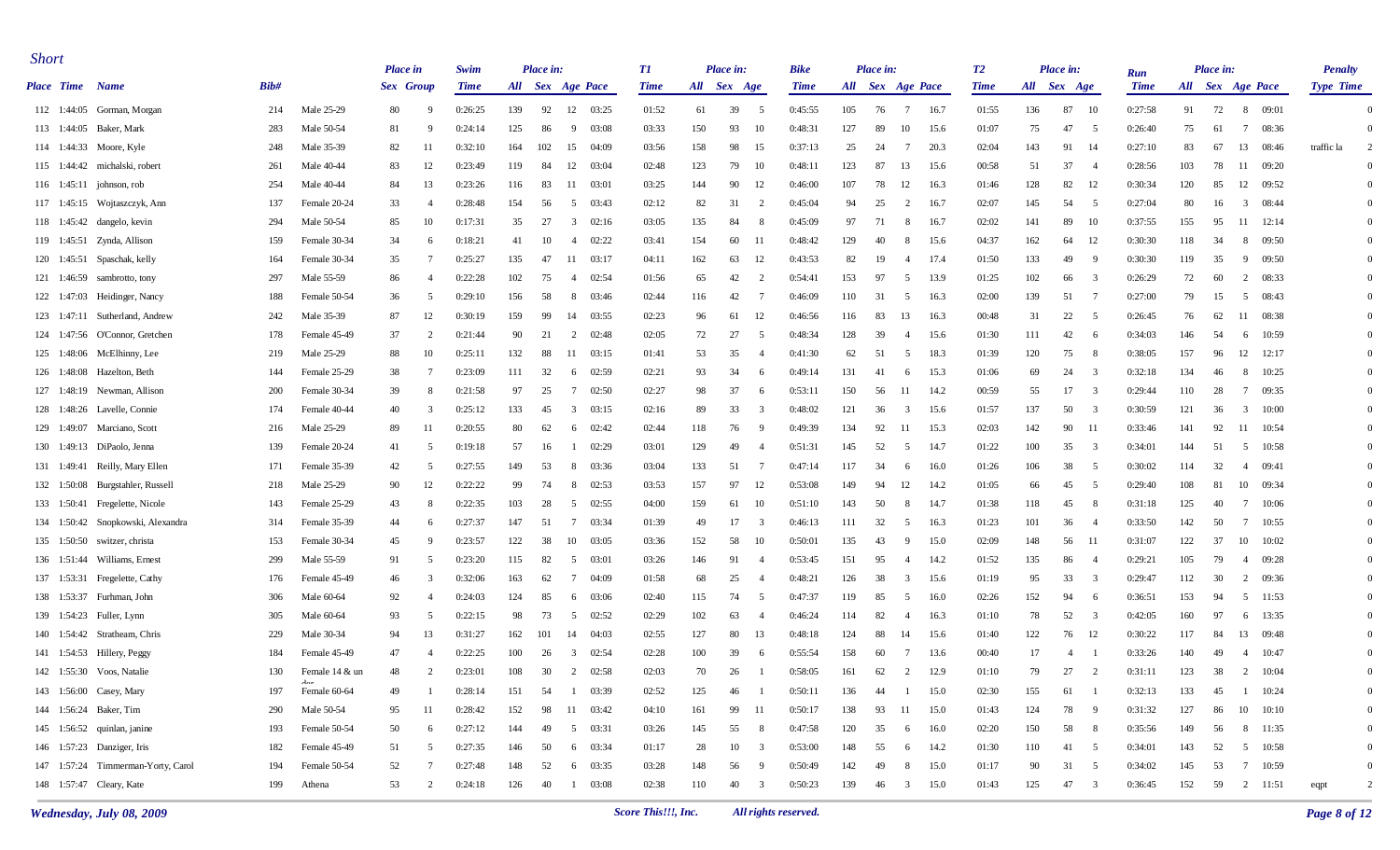| <b>Short</b>                      |      |              | <b>Place in</b> |              | Swim        |     | Place in: |              |       | T1          |     | Place in: |     | <b>Bike</b> |     | Place in:    |    |      | T2          |             | Place in: |              |                    |     | Place in:    |              |          | <b>Penalty</b>   |                |
|-----------------------------------|------|--------------|-----------------|--------------|-------------|-----|-----------|--------------|-------|-------------|-----|-----------|-----|-------------|-----|--------------|----|------|-------------|-------------|-----------|--------------|--------------------|-----|--------------|--------------|----------|------------------|----------------|
| Place Time Name                   | Bib# |              | Sex Group       |              | <b>Time</b> | All |           | Sex Age Pace |       | <b>Time</b> | All | Sex Age   |     | <b>Time</b> | All | Sex Age Pace |    |      | <b>Time</b> | All Sex Age |           |              | Run<br><b>Time</b> | All | Sex Age Pace |              |          | <b>Type Time</b> |                |
| 149 1:58:42 Cogan, Shoshanna      | 186  | Female 50-54 | 54              |              | 0:33:00     | 165 | 63        | 9            | 04:15 | 02:39       | 111 | 41        | - 6 | 0:50:15     | 137 | 45           |    | 15.0 | 01:17       | 91          | 32        | - 6          | 0:31:31            | 126 | -41          | 6            | 10:10    |                  | $\overline{0}$ |
| 150 1:58:43 Mazur, Kristen        | 155  | Female 30-34 | 55              | 10           | 0:28:47     | 153 | 55        | 12           | 03:43 | 03:02       | 131 | 50        | -9  | 0:52:04     | 147 | 54           | 10 | 14.4 | 00:38       | 13          |           |              | 0:34:12            | 148 | 55           |              | 11 11:02 |                  | $\overline{0}$ |
| 151 1:59:26 Jones, Heather        | 201  | Athena       | 56              |              | 0:30:50     | 161 | 61        | 3            | 03:59 | 01:56       | 66  | 24        |     | 0:48:18     | 125 | 37           |    | 15.6 | 01:27       | 108         | 39        |              | 0:36:55            | 154 | 60           | $\mathbf{3}$ | 11:55    |                  | $\overline{0}$ |
| 152 2:00:35 Richardson, Katherine | 132  | Female 15-19 | 57              |              | 0:19:15     | 55  | 15        |              | 02:29 | 04:02       | 160 | 62        |     | 1:03:35     | 163 | 64           |    | 11.9 | 00:57       | 50          | 14        |              | 0:32:46            | 137 | -48          |              | 10:34    |                  | $\overline{0}$ |
| 153 2:01:03 Nixon, Robyn          | 180  | Female 45-49 | 58              | -6           | 0:24:36     | 128 | 42        | 5            | 03:10 | 02:49       | 124 | 45        |     | 0:50:25     | 140 | 47           | -5 | 15.0 | 02:14       | 149         | 57        |              | 0:40:59            | 159 | 63           |              | 13:13    |                  | $\overline{0}$ |
| 154 2:02:28 Beilman, Kenneth      | 281  | Male 45-49   | 96              | 15           | 0:20:58     | 81  | 63        | 10           | 02:42 | 02:10       | 79  | 49        | 10  | 0:49:32     | 133 | 91           | 15 | 15.3 | 04:05       | 159         | 96        | 15           | 0:45:43            | 161 | 98           | 15           | 14:45    |                  | $\overline{0}$ |
| 155 2:05:08 McKenna, Katie        | 156  | Female 30-34 | 59              |              | 0:22:38     | 105 | 29        | 8            | 02:55 | 02:54       | 126 | 47        |     | 0:57:29     | 159 | 61           | 12 | 13.2 | 02:09       | 147         | 55        | - 10         | 0:39:58            | 158 | 62           | 12           | 12:54    |                  | $\overline{0}$ |
| 156 2:05:57 Bernas, Michelle      | 167  | Female 35-39 | 60              |              | 0:26:52     | 143 | 48        | 6            | 03:28 | 03:36       | 151 | 59        | -8  | 0:55:51     | 157 | 59           |    | 13.6 | 01:39       | 121         | 46        |              | 0:37:59            | 156 |              | 8            | 12:15    |                  | $\overline{0}$ |
| 157 2:07:53 Case, Karen           | 147  | Female 25-29 | 61              |              | 0:30:03     | 158 | 59        | 9            | 03:53 | 03:14       | 137 | 52        |     | 0:55:29     | 155 | 58           | 10 | 13.6 | 02:50       | 157         | 62        | -10          | 0:36:17            | 151 | 58           |              | 11 11:42 |                  | $\overline{0}$ |
| 158 2:08:50 makas, gary           | 279  | Male 45-49   | 97              | 16           | 0:37:54     | 167 | 103       | 16 04:53     |       |             |     |           |     |             |     |              |    |      |             |             |           |              |                    |     |              |              |          |                  | $\theta$       |
| 159 2:09:52 Royal, Emily          | 149  | Female 25-29 | 62              | 10           | 0:30:03     | 157 | 60        | 10           | 03:53 | 03:15       | 138 | 53        | -8  | 0:55:27     | 154 | 57           |    | 13.6 | 02:51       | 158         | 63        | - 11         | 0:36:16            | 150 | 57           | 10           | 11:42    | draft            | 2              |
| 160 2:13:06 johnson, sam          | 307  | Male 60-64   | 98              | -6           | 0:40:46     | 168 | 104       | 8 05:16      |       | 05:12       | 164 | 101       | -8  | 0:54:02     | 152 | 96           | -6 | 13.9 | 01:16       | 88          | 59        |              | 0:31:50            | 131 | -87          | -4           | 10:16    |                  | $\overline{0}$ |
| 161 2:13:46 Hint, Sheila          | 148  | Female 25-29 | 63              | 11           | 0:35:09     | 166 | 64        | 11           | 04:32 | 05:21       | 165 | 64        | 11  | 1:01:11     | 162 | 63           | 11 | 12.3 | 02:21       | 151         | 59        |              | 0:29:44            | 111 | 29           | 5            | 09:35    |                  | $\overline{0}$ |
| 162 2:20:49 O'Connell, Linda      | 192  | Female 50-54 | 64              | <sup>Q</sup> | 0:29:07     | 155 | 57        |              | 03:45 | 02:28       | 99  | 38        | -5  | 0:51:50     | 146 | 53           |    | 14.7 | 02:30       | 154         | 60        | $\mathbf{Q}$ | 0:54:54            | 163 | -64          | 9            | 17:43    |                  | $\overline{0}$ |
| 163 2:23:28 FahnerVihtelic, John  | 304  | Male 60-64   | 99              |              | 0:30:36     | 160 | 100       |              | 03:57 | 03:16       | 139 | 86        |     | 0:57:42     | 160 | 99           |    | 13.2 | 04:35       | 161         | 98        |              | 0:47:19            | 162 | 99           |              | 15:16    |                  | $\overline{0}$ |

| Relay - Short             |              | <b>Place in</b> | Swim        | Place in:             |       | <b>Place in:</b>                                      | <b>Bike</b> | <b>Place in:</b>             | <b>T2</b> | Place in:        |         | <b>Place in:</b>      | <b>Penalty</b>   |
|---------------------------|--------------|-----------------|-------------|-----------------------|-------|-------------------------------------------------------|-------------|------------------------------|-----------|------------------|---------|-----------------------|------------------|
| Place Time Name           | Bib#         | Sex Group       | <b>Time</b> | All Sex Age Pace      |       | Time All Sex Age                                      |             | <b>Time</b> All Sex Age Pace |           | Time All Sex Age |         | Time All Sex Age Pace | <b>Type Time</b> |
| 1 1:46:50 SEESTERS, Relay | 312 Relay    |                 | 0:18:02     | 02:29                 | 02:09 | $\begin{array}{ccccccccc}\n2 & 2 & 2 & \n\end{array}$ | 0:49:01     | 2 2 2 15.3                   | 00:45     | $\sim$ 1         | 0:36:53 | 2 2 2 11:54           |                  |
| 2 1:48:47 Pasta911, Relay | Relay<br>311 |                 |             | $0:22:41$ 2 2 2 03:08 | 00:51 |                                                       | 0:48:01     | 1 1 1 1 15.6                 | 00:56     |                  | 0:36:18 | 11:43                 |                  |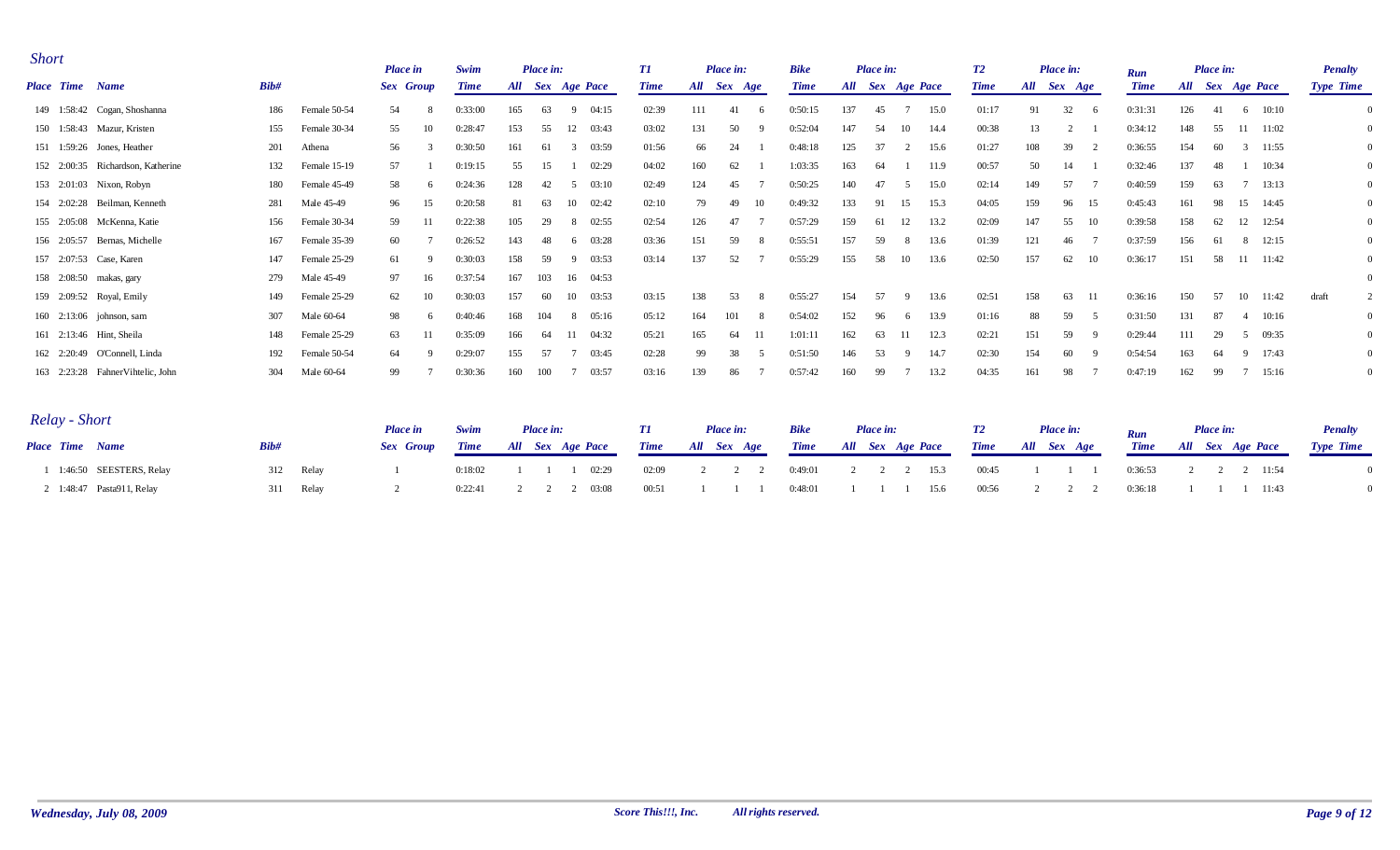| Duathlon        |                               |      |              | <b>Place</b> in  | Run         |               | Place in:                |                         | T1          |                | <b>Place in:</b> |                | <b>Bike</b> |                                              | Place in:      |              |      | T2          |           | Place in:    |                |                    |                  | Place in:     |                |             | <b>Penalty</b>   |                |
|-----------------|-------------------------------|------|--------------|------------------|-------------|---------------|--------------------------|-------------------------|-------------|----------------|------------------|----------------|-------------|----------------------------------------------|----------------|--------------|------|-------------|-----------|--------------|----------------|--------------------|------------------|---------------|----------------|-------------|------------------|----------------|
| Place Time Name |                               | Bib# |              | <b>Sex</b> Group | <b>Time</b> |               |                          | All Sex Age Pace        | <b>Time</b> | All            | Sex Age          |                | <b>Time</b> | $\boldsymbol{A}\boldsymbol{l}\boldsymbol{l}$ |                | Sex Age Pace |      | <b>Time</b> | All       | Sex Age      |                | Run<br><b>Time</b> | All Sex Age Pace |               |                |             | <b>Type Time</b> |                |
|                 | 1:43:18 townsend, cameron     | 336  | Male 40-44   |                  | 0:18:14     |               |                          | 05:53                   | 00:44       | $\overline{2}$ |                  |                | 1:04:46     |                                              |                |              | 23.4 | 00:35       | $\bigcap$ |              |                | 0:18:59            |                  |               | $\overline{1}$ | 06:07       |                  | $\theta$       |
|                 | 2 1:52:34 Kline, Laura        | 322  | Female 30-34 |                  | 0:19:26     | $\mathcal{L}$ |                          | 06:16                   | 00:35       |                |                  |                | 1:11:24     |                                              | $\overline{2}$ | 2            | 21.1 | 00:41       | -5        | 2            | $\overline{2}$ | 0:20:28            |                  |               |                | 06:36       |                  | $\overline{0}$ |
|                 | 3 1:54:50 Brooks, Rachel      | 321  | Female 30-34 | 2                | 0:22:55     | 6             |                          | 07:24<br>$\overline{3}$ | 00:46       | 6              |                  |                | 1:06:30     |                                              |                |              | 22.7 | 00:33       |           |              |                | 0:24:06            |                  |               |                | 2 07:46     |                  | $\overline{0}$ |
|                 | 4 1:55:01 Elvers Jr, Warren   | 341  | Male 50-54   | 2                | 0:22:12     | $\sim$        |                          | 07:10                   | 00:32       |                |                  |                | 1:07:46     |                                              |                |              | 22.4 | 00:36       |           |              |                | 0:23:55            |                  | $\mathcal{L}$ |                | 07:43       |                  | $\overline{0}$ |
|                 | 5 2:02:41 Metzger, Richard    | 339  | Male 50-54   | 3                | 0:24:40     |               | $\overline{\mathcal{L}}$ | 07:57<br>2              | 00:42       |                |                  | $\mathcal{D}$  | 1:10:58     |                                              |                |              | 21.4 | 00:51       | -8        | -5           |                | 0:25:30            | 6                |               | 2              | 08:14       |                  | $\mathbf{0}$   |
|                 | $6\quad 2:04:48$ jensen, erik | 335  | Male 35-39   | $\overline{4}$   | 0:22:08     |               | 2                        | 07:08                   | 01:26       | 12             |                  |                | 1:14:33     |                                              |                |              | 20.3 | 01:25       | 15        |              |                | 0:25:16            | $\sim$           | $\mathcal{R}$ | -1             | 08:09       |                  | $\mathbf{0}$   |
|                 | 7 2:05:14 Bader, Rebecca      | 320  | Female 30-34 | 3                | 0:21:23     |               | $\mathcal{D}$            | 06:54<br>2              | 01:03       | 9              |                  |                | 1:15:37     |                                              |                |              | 20.0 | 00:50       |           |              |                | 0:26:21            |                  |               | 3              | 08:30       |                  | $\mathbf{0}$   |
|                 | 8 2:14:13 Vaughan, Trinke     | 331  | Athena       |                  | 0:26:54     | 16            | -6                       | 08:41                   | 01:49       | 17             | -8               |                | 1:16:56     |                                              |                |              | 19.7 | 01:54       | 18        |              |                | 0:26:40            | 9                |               |                | 08:36       |                  | $\overline{0}$ |
|                 | 9 2:16:23 Moore, John         | 344  | Male 65-69   |                  | 0:25:43     | 8             |                          | 08:18                   | 00:38       | 3              | $\mathcal{D}$    |                | 1:22:58     | 11                                           |                |              | 18.3 | 00:37       |           |              |                | 0:26:27            | 8                |               |                | 08:32       |                  | $\mathbf{0}$   |
|                 | 10 2:22:57 Kline, Juli        | 324  | Female 35-39 | 5                | 0:26:13     | 10            |                          | 08:27                   | 01:51       | 18             | $\mathbf{Q}$     |                | 1:25:55     | 15                                           |                |              | 17.6 | 01:23       | 13        | -6           |                | 0:27:35            | 10               |               |                | 08:54       |                  | $\overline{0}$ |
|                 | 11 2:23:17 Molnar, F. Scott   | 337  | Male 40-44   | -6               | 0:26:28     | 12            |                          | 08:32<br>2              | 01:29       | 14             | 8                |                | 1:23:02     | 12                                           |                |              | 18.1 | 01:17       | 12        |              |                | 0:31:01            | 14               | 8             | 2              | 10:00       |                  | $\theta$       |
|                 | 12 2:24:37 Redfern, Michael   | 333  | Male 30-34   |                  | 0:26:38     | 13            | -8                       | 08:35                   | 02:23       | 19             | 10               | $\overline{2}$ | 1:22:14     | 10                                           |                |              | 18.3 | 02:16       | 20        | 11           | $\overline{2}$ | 0:29:06            | 11               |               |                | 09:23       | position         | 2              |
|                 | 13 2:26:23 Shall, Lisa        | 323  | Female 30-34 | -6               | 0:26:16     | 11            | -5                       | 08:28<br>4              | 01:40       | 16             |                  |                | 1:25:22     | 14                                           | 6              |              | 17.6 | 02:05       | 19        | $\mathbf{Q}$ |                | 0:31:00            | 13               | 6             | 4              | 10:00       |                  | $\theta$       |
|                 | 14 2:29:50 Savoy, Beth        | 326  | Female 40-44 |                  | 0:30:08     | 19            | -8                       | 09:43<br>2              | 01:28       | 13             | 6                |                | 1:25:09     | 13                                           |                |              | 17.6 | 01:01       | 10        |              |                | 0:32:04            | 17               |               |                | 10:21       |                  | $\overline{0}$ |
|                 | 15 2:37:09 DAngelo, Joe       | 332  | Male 30-34   | 8                | 0:26:52     | 15            | 10                       | 08:40<br>2              | 01:33       | 15             | $\Omega$         |                | 1:35:51     | 17                                           | -10            |              | 15.8 | 00:56       | Q         | -6           |                | 0:31:57            | 16               | 9             |                | $2 \t10:18$ |                  | $\overline{0}$ |
|                 | 16 2:41:01 Cathmhaoil, Tomas  | 342  | Male 55-59   | -9               | 0:26:50     | 14            | -9                       | 08:39                   | 01:18       | 10             | -6               |                | 1:41:23     | 19                                           | 11             |              | 14.9 | 01:29       | 16        | $\mathbf{Q}$ |                | 0:30:01            | 12               |               |                | 09:41       |                  | $\mathbf{0}$   |
|                 | 17 2:41:26 More, Ann          | 330  | Female 45-49 | 8                | 0:30:42     | 20            | -9                       | 09:54                   | 01:02       | 8              |                  |                | 1:37:01     | 18                                           | 8              |              | 15.5 | 01:03       | 11        |              |                | 0:31:38            | 15               |               |                | 10:12       |                  | $\overline{0}$ |
|                 | 18 2:43:06 Newman, NIcholas   | 345  | Clydesdale   | 10               | 0:28:30     | 17            |                          | 09:12                   | 02:30       | 20             |                  |                | 1:34:38     | 16                                           |                |              | 16.0 | 01:53       |           | 10           |                | 0:35:35            | 18               |               |                | 11:29       |                  | $\mathbf{0}$   |
|                 | 19 2:53:37 Lucas, Carol       | 327  | Female 40-44 | -9               | 0:29:45     | 18            |                          | 09:36                   | 01:23       | 11             |                  |                | 1:43:29     | 20                                           | q              |              | 14.6 | 01:24       | 14        |              | $\overline{2}$ | 0:37:36            | 19               |               | 2              | 12:08       |                  | $\overline{0}$ |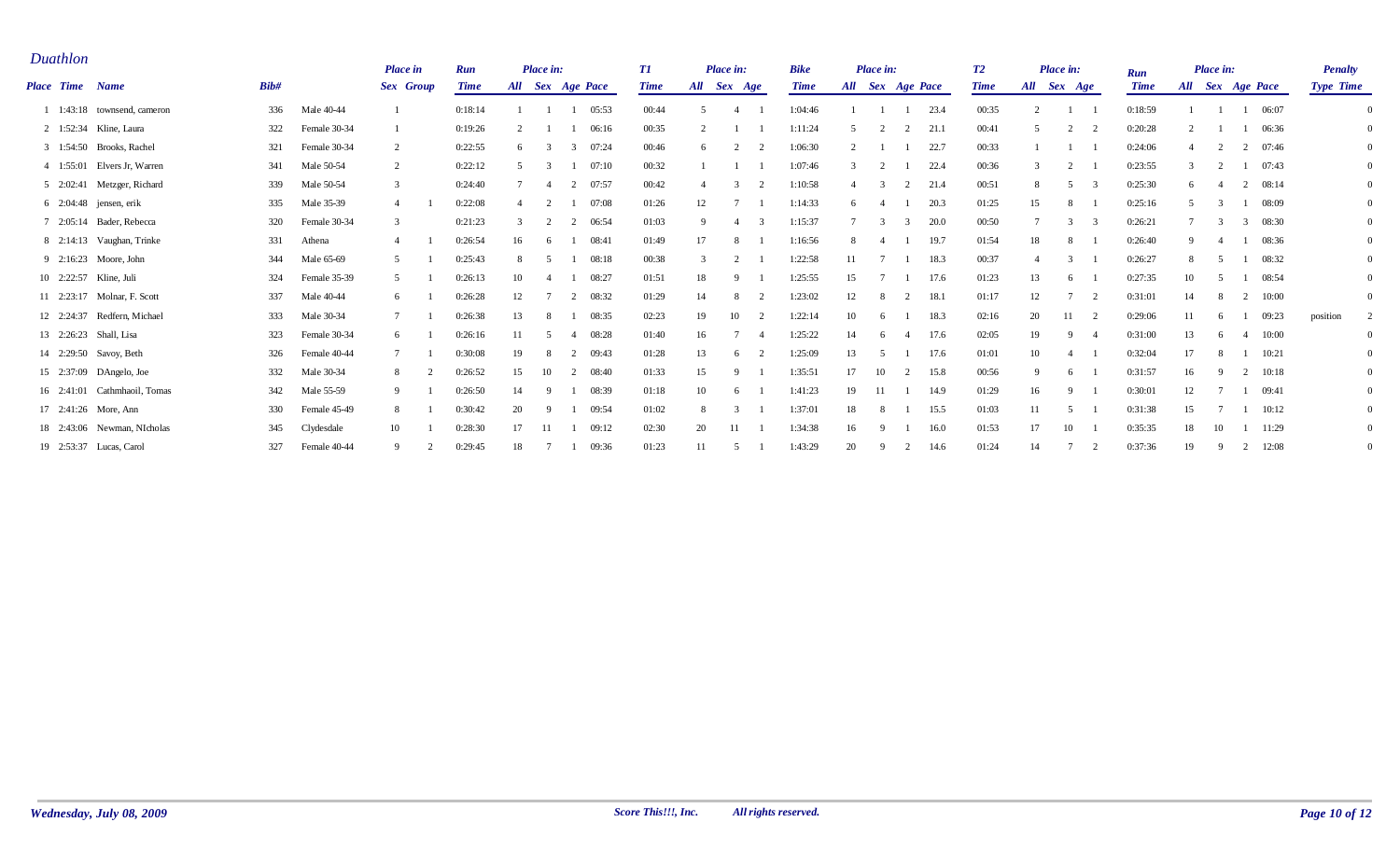| $Try-A-Tri$            |                                  |      |                                    | <b>Place</b> in  |                | Swim        |                 | Place in:      |                         |       | T1          |                | Place in:       |                 | <b>Bike</b> |                 | Place in:        |                |      | T2          |                | Place in:      |                          |                    |                  | Place in:      |                 |       | <b>Penalty</b>   |                |
|------------------------|----------------------------------|------|------------------------------------|------------------|----------------|-------------|-----------------|----------------|-------------------------|-------|-------------|----------------|-----------------|-----------------|-------------|-----------------|------------------|----------------|------|-------------|----------------|----------------|--------------------------|--------------------|------------------|----------------|-----------------|-------|------------------|----------------|
| <b>Place Time Name</b> |                                  | Bib# |                                    | <b>Sex</b> Group |                | <b>Time</b> |                 |                | All Sex Age Pace        |       | <b>Time</b> | All Sex Age    |                 |                 | <b>Time</b> |                 | All Sex Age Pace |                |      | <b>Time</b> | All Sex Age    |                |                          | Run<br><b>Time</b> | All Sex Age Pace |                |                 |       | <b>Type Time</b> |                |
|                        | 1 0:50:42 Arnold, Casey          | 421  | Female 15-19                       | -1               |                | 0:06:57     | 34              | 21             | 2                       | 03:10 | 02:35       | 27             | 18              | 2               | 0:28:41     | 17              | 10               | 2              | 16.1 | 01:09       | 41             | 25             |                          | 0:11:20            | -1               |                | $\overline{1}$  | 09:04 |                  | $\Omega$       |
|                        | 2 0:50:53 Rohrbacher, Madeline   | 348  | Female 15-19                       | 2                |                | 0:05:17     | 8               | $\overline{4}$ |                         | 02:24 | 01:49       | -6             | -5              |                 | 0:25:13     |                 |                  |                | 18.0 | 01:32       | 54             | 33             | $\overline{2}$           | 0:17:02            | 24               | 13             | 2 13:38         |       |                  | $\Omega$       |
|                        | 3 0:51:34 Mooney, Thomas         | 404  | Male 40-44                         | -1               |                | 0:06:15     | 18              | 9              | $\overline{2}$          | 02:50 | 02:20       | 22             | 8               | $\overline{2}$  | 0:27:32     | -8              | $\overline{4}$   | 2              | 16.7 | 00:40       | 3              | 2              |                          | 0:14:47            | 7                | -4             | $1 \quad 11:50$ |       |                  | $\Omega$       |
|                        | 4 0:52:26 Neamtu, Nicholas       | 392  | Male 14 & unde                     | 2                |                | 0:05:31     | 10              | 6              | 3                       | 02:30 | 01:57       | $\overline{7}$ | $\overline{2}$  |                 | 0:30:21     | 29              | 12               | -3             | 15.0 | 00:57       | 21             | 9              | - 5                      | 0:13:40            | $\overline{4}$   | $\overline{3}$ | $\overline{2}$  | 10:56 |                  | $\Omega$       |
|                        | 5 0:52:26 Carlin-Menter, Shannon | 361  | Female 35-39                       | $\overline{3}$   |                | 0:05:10     | -6              | $\overline{2}$ |                         | 02:21 | 01:40       | 2              | $\overline{2}$  |                 | 0:26:20     | $7\phantom{.0}$ | -4               | 2              | 17.3 | 00:49       | 17             | 9              |                          | 0:18:27            | 35               | 20             | 4               | 14:46 |                  | $\Omega$       |
|                        | 6 0:53:12 Wonch, Charles         | 413  | Male 45-49                         | 3                |                | 0:05:08     | 5               | 4              | $\overline{2}$          | 02:20 | 02:51       | 39             | 13              | -6              | 0:25:19     | 2               |                  |                | 18.0 | 01:23       | 50             | 20             |                          | 0:18:31            | 36               | 16             | 5               | 14:49 |                  | $\Omega$       |
|                        | 7 0:53:13 Schuler, Doug          | 403  | Male 40-44                         | 4                |                | 0:07:15     | 41              | 17             | -4                      | 03:18 | 02:12       | 19             | -5              |                 | 0:25:38     | $\overline{4}$  | - 3              |                | 18.0 | 01:12       | 42             | 17             | $\overline{2}$           | 0:16:56            | 23               | -11            | 2 13:33         |       |                  | $\Omega$       |
|                        | 8 0:53:44 Akey, Jessica          | 355  | Female 25-29                       | $\overline{4}$   |                | 0:05:48     | 13              | 6              | 2                       | 02:38 | 01:47       | 3              | 3               |                 | 0:29:43     | 24              | 14               | 3              | 15.5 | 00:31       |                |                |                          | 0:15:55            | 14               | -8             | $\overline{2}$  | 12:44 |                  | $\Omega$       |
|                        | 9 0:54:09 Mariniello, Anthony    | 390  | Male 14 & unde                     | 5                |                | 0:04:39     | -1              | - 1            | -1                      | 02:07 | 01:58       | 8              | 3               | 2               | 0:31:37     | 39              | 15               | 4              | 14.5 | 00:39       | $\overline{2}$ | -1             |                          | 0:15:16            | 10               | 6              | $\mathbf{3}$    | 12:13 |                  | $\Omega$       |
|                        | 10 0:54:19 O'Malley, Christina   | 352  | Female 25-29                       | -5               |                | 0:07:18     | 42              | 25             | 5                       | 03:19 | 01:48       | $\overline{4}$ | $\overline{4}$  | 2               | 0:28:38     | 15              | - 9              | 2              | 16.1 | 00:47       | 13             | 6              | - 2                      | 0:15:48            | 13               | -7             | -1              | 12:38 |                  | $\Omega$       |
|                        | 11 0:54:19 Iraci, kathryn        | 354  | Female 25-29                       | 6                | 3              | 0:05:14     | $7\phantom{.0}$ | 3              | -1                      | 02:23 | 02:11       | 17             | 14              | 3               | 0:28:01     | 11              | - 7              |                | 16.1 | 01:18       | 47             | 28             | - 5                      | 0:17:35            | 31               | 17             | $4\quad 14:04$  |       |                  | $\Omega$       |
|                        | 12 0:54:51 Arnold, Mary Ann      | 420  | Female 45-49                       | -7               |                | 0:07:00     | 35              | 22             | 2                       | 03:11 | 02:35       | 28             | 19              | 3               | 0:28:46     | 18              | 11               |                | 16.1 | 01:03       | 32             | 20             | - 3                      | 0:15:27            | 11               | 5              | $\mathbf{3}$    | 12:22 |                  | $\Omega$       |
|                        | 13 0:55:03 Lesinski, Nicole      | 357  | Female 30-34                       | 8                |                | 0:06:33     | 22              | 13             | 3                       | 02:59 | 03:31       | 54             | 36              | - 5             | 0:26:10     | - 6             | -3               |                | 17.3 | 01:19       | 49             | 30             | 3                        | 0:17:30            | 29               | 16             | -1              | 14:00 |                  | $\Omega$       |
|                        | 14 0:55:31 Plunkett, Mark        | 414  | Male 45-49                         | -6               |                | 0:06:36     | 24              | -11            | 4                       | 03:00 | 02:36       | 29             | 10              | $\overline{4}$  | 0:28:56     | 20              | 9                | -4             | 16.1 | 01:01       | 29             | -11            | -4                       | 0:16:22            | 19               | 10             | $\overline{2}$  | 13:06 |                  | $\Omega$       |
|                        | 15 0:55:33 Shaw, Duncan          | 408  | Male 45-49                         | $\overline{7}$   |                | 0:05:00     | 3               | 2              | -1                      | 02:16 | 01:48       | -5             |                 |                 | 0:28:28     | 13              | 6                | 3              | 16.1 | 00:42       | $\overline{4}$ | 3              |                          | 0:17:35            | 30               | 14             | 4               | 14:04 | position         | 2              |
|                        | 16 0:56:13 Podyma, Jacob         | 396  | Male 15-19                         | -8               |                | 0:07:07     | 38              | 15             | -1                      | 03:14 | 03:33       | 55             | 19              | $\overline{2}$  | 0:31:01     | 33              | 13               |                | 14.5 | 01:00       | 28             | 10             |                          | 0:13:32            | 3                | 2              | -1              | 10:50 |                  | $\overline{0}$ |
|                        | 17 0:56:43 Mariniello, Degen     | 347  | Female 14 & un                     | -9               |                | 0:04:58     | 2               |                |                         | 02:15 | 02:36       | 31             | 21              |                 | 0:28:38     | 16              | - 8              |                | 16.1 | 01:25       | 52             | 32             | $\overline{2}$           | 0:19:06            | 43               | 25             | 2               | 15:17 |                  | $\Omega$       |
|                        | 18 0:56:46 seier, laurie         | 386  | $A_{\alpha\alpha}$<br>Female 50-54 | 10               |                | 0:08:15     | 55              | 34             | $\overline{4}$          | 03:45 | 01:59       | -9             | 6               |                 | 0:27:38     | -9              | 5                |                | 16.7 | 02:19       | 66             | 44             | - 6                      | 0:16:35            | 20               | 10             | -1              | 13:16 |                  | $\Omega$       |
|                        | 19 0:56:46 Hastings, Deborah     | 365  | Female 35-39                       | 11               |                | 0:06:31     | 21              | 12             | 2                       | 02:58 | 02:41       | 33             | 22              | $\overline{4}$  | 0:25:58     | -5              | $\overline{2}$   |                | 18.0 | 01:40       | 56             | 35             | -6                       | 0:19:56            | 48               | 30             | 6               | 15:57 |                  | $\Omega$       |
|                        | 20 0:56:47 Rappole, Jennifer     | 363  | Female 35-39                       | 12               | 2              | 0:06:45     | 29              | 15             | $\overline{\mathbf{3}}$ | 03:04 | 02:25       | 23             | 15              | 3               | 0:27:45     | 10              | -6               | 3              | 16.7 | 01:51       | 64             | 42             | - q                      | 0:18:01            | 32               | 18             | $\overline{2}$  | 14:25 |                  | $\Omega$       |
|                        | 21 0:56:48 Arnold, Maxwell       | 395  | Male 14 & unde                     | -9               | $\overline{2}$ | 0:07:08     | 40              | 16             | -5                      | 03:15 | 07:22       | 66             | 22              | - 6             | 0:28:50     | 19              | - 8              | 2              | 16.1 | 01:03       | 33             | 13             | - 6                      | 0:12:25            | 2                |                | - 1             | 09:56 |                  | $\Omega$       |
|                        | 22 0:57:03 Neamtu, Natalie       | 346  | Female 14 & un                     | 13               | $\mathcal{D}$  | 0:06:50     | 32              | 19             | $\overline{2}$          | 03:06 | 02:46       | 35             | 24              | $\overline{2}$  | 0:31:44     | 41              | 26               | 2              | 14.5 | 00:43       | 6              | 2              |                          | 0:15:00            | 8                | -4             | -1              | 12:00 |                  | $\Omega$       |
|                        | 23 0:57:24 Haslinger, William    | 419  | $A_{\alpha r}$<br>Male 60-64       | 10               |                | 0:06:37     | 25              | 12             | -1                      | 03:00 | 02:54       | 40             | 14              |                 | 0:28:32     | 14              | - 7              |                | 16.1 | 01:13       | 43             | 18             |                          | 0:18:08            | 33               | 15             | $1 \t14:30$     |       |                  | $\Omega$       |
|                        | 24 0:57:55 Morse, Trisha         | 373  | Female 40-44                       | 14               |                | 0:05:40     | 12              | 5              | -1                      | 02:35 | 02:11       | 16             | 13              | 2               | 0:30:28     | 30              | 18               | 2              | 15.0 | 00:57       | 20             | 12             | $\overline{2}$           | 0:18:39            | 39               | 23             | -1              | 14:55 |                  | $\Omega$       |
|                        | 25 0:58:09 Wilby, Mike           | 410  | Male 45-49                         | 11               | 3              | 0:06:34     | 23              | 10             | 3                       | 02:59 | 02:55       | 41             | 15              | -7              | 0:29:04     | 21              | 10               | - 5            | 15.5 | 00:49       | 16             | 7              | 3                        | 0:18:47            | 41               | 17             | 6               | 15:02 |                  | $\Omega$       |
|                        | 26 0:58:17 Occhipinti, Vince     | 417  | Male 50-54                         | 12               |                | 0:06:06     | 16              | 8              |                         | 02:46 | 03:28       | 53             | 18              |                 | 0:31:34     | 37              | 14               |                | 14.5 | 01:06       | 36             | 14             |                          | 0:16:03            | 16               | -8             | -1              | 12:50 |                  | $\Omega$       |
|                        | 27 0:58:20 Savoy, Chris          | 411  | Male 45-49                         | 13               | $\overline{4}$ | 0:11:56     | 68              | 24             | $7\phantom{.0}$         | 05:25 | 02:12       | 18             | 4               | $\overline{2}$  | 0:25:37     | 3               | $\overline{2}$   | $\overline{2}$ | 18.0 | 01:09       | 39             | 16             | - 6                      | 0:17:26            | 28               | 13             | 3 13:57         |       |                  | $\Omega$       |
|                        | 28 0:58:28 Harris, Julie         | 351  | Female 25-29                       | 15               | $\overline{4}$ | 0:06:48     | 30              | 17             | 4                       | 03:05 | 03:09       | 45             | 30              | - 5             | 0:30:43     | 32              | 20               |                | 15.0 | 00:57       | 23             | 14             | - 3                      | 0:16:51            | 22               | 12             | $\mathbf{3}$    | 13:29 |                  | $\Omega$       |
|                        | 29 0:58:33 Falls, Stephanie      | 368  | Female 35-39                       | 16               | 3              | 0:06:57     | 33              | 20             | 4                       | 03:10 | 02:10       | 15             | 12              | $\overline{2}$  | 0:31:41     | 40              | 25               | -6             | 14.5 | 01:24       | 51             | 31             | 5                        | 0:16:21            | 18               | -9             | -1              | 13:05 |                  | $\Omega$       |
|                        | 30 0:59:05 Mlejnkova, Zora       | 378  | Female 45-49                       | 17               | $\overline{c}$ | 0:06:18     | 19              | 10             |                         | 02:52 | 03:49       | 58             | 39              | -6              | 0:31:05     | 34              | 21               | -4             | 14.5 | 01:16       | 45             | 26             | - 5                      | 0:16:37            | 21               | -11            | 4               | 13:18 |                  | $\Omega$       |
|                        | 31 0:59:08 Adamek, Kellen        | 391  | Male 14 & unde                     | 14               | $\mathcal{R}$  | 0:07:20     | 44              | 18             | 6 03:20                 |       | 02:19       | 21             | $7\phantom{.0}$ | $\overline{4}$  | 0:32:30     | 47              | 18               | $\sqrt{5}$     | 14.1 | 00:44       | $\overline{7}$ | $5^{\circ}$    | $\overline{\mathbf{3}}$  | 0:16:15            | 17               | 9              | 5 13:00         |       |                  | $\Omega$       |
|                        | 32 0:59:11 Mugel, Tamara         | 380  | Female 45-49                       | 18               |                | 0:08:12     | 53              | 33             | $\overline{3}$          | 03:44 | 03:28       | 52             | 35              |                 | 0:29:25     | 22              | 12               | $\overline{2}$ | 15.5 | 00:49       | 14             | 8              |                          | 0:17:17            | 26               | 15             | 5 13:50         |       |                  | $\overline{0}$ |
|                        | 33 0:59:22 Butler, Rachael       | 367  | Female 35-39                       | 19               | $\overline{4}$ | 0:07:19     | 43              | 26             | 6 03:20                 |       | 03:11       | 47             | 31              | $7\phantom{.0}$ | 0:29:33     | 23              | 13               | -4             | 15.5 | 01:00       | 27             | 17             | $\overline{\phantom{a}}$ | 0:18:19            | 34               | 19             | 3 14:39         |       |                  | $\Omega$       |
|                        | 34 0:59:28 Cook, Jaclyn          | 356  | Female 30-34                       | 20               | $\overline{2}$ | 0:06:20     | 20              | -11            | 2 02:53                 |       | 02:05       | 12             | 9               | $\overline{2}$  | 0:30:37     | 31              | 19               | $\mathbf{3}$   | 15.0 | 01:41       | 57             | 36             | $\sim$ 4                 | 0:18:45            | 40               | 24             | $3 \quad 15:00$ |       |                  |                |
|                        | 35 1:00:04 Hagen, judy           | 423  | Female 55-59                       | 21               |                | 0:06:44     | 27              | 14             | $1 \t 03:04$            |       | 03:41       | 56             | 37              |                 | 0:33:11     | 51              | 33               |                | 13.6 | 00:46       | 10             | $\overline{4}$ |                          | 0:15:42            | 12               | 6              | $1 \t 12:34$    |       |                  |                |
|                        | 36 1:00:46 Schau, Teresa         | 359  | Female 30-34                       | 22               | 3              | 0:07:01     | 36              | 23             | $4 \quad 03:11$         |       | 02:04       | 11             | 8               |                 | 0:32:12     | 44              | 28               | 4              | 14.1 | 00:52       | 19             | 11 2           |                          | 0:18:37            | 38               | 22             | 2 14:54         |       |                  | $\bf{0}$       |
|                        | 37 1:01:25 Keenan, Mary Clare    | 379  | Female 45-49                       | 23               | $\overline{4}$ | 0:09:12     | 62              | 40             | 6 04:11                 |       | 01:33       | $\mathbf{1}$   | $\overline{1}$  | $\frac{1}{2}$   | 0:35:28     | 57              | 37               | 6              | 12.9 | 01:02       | 31             | 19 2           |                          | 0:14:10            | 5 <sup>5</sup>   | 3 1 11:20      |                 |       |                  | $\overline{0}$ |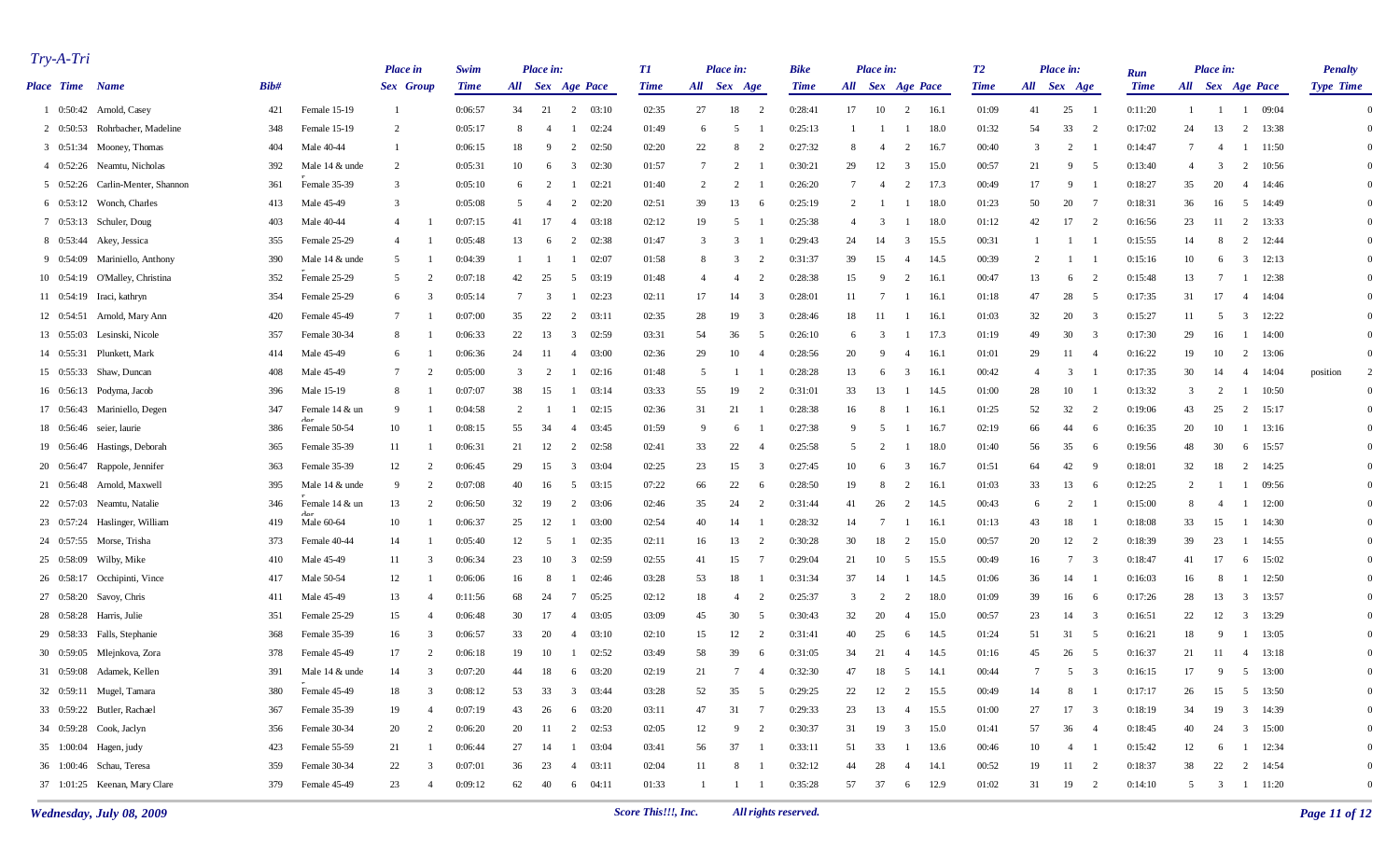| $Try-A-Tri$ |                                    |      |                | <b>Place in</b> |                | Swim        |                | Place in:      |                                  | T1          |             | Place in:      |                          | <b>Bike</b> |    | Place in: |                  |       | T2          |              | Place in:       |                | Run         |    | Place in:        |                 |       | <b>Penalty</b>   |  |
|-------------|------------------------------------|------|----------------|-----------------|----------------|-------------|----------------|----------------|----------------------------------|-------------|-------------|----------------|--------------------------|-------------|----|-----------|------------------|-------|-------------|--------------|-----------------|----------------|-------------|----|------------------|-----------------|-------|------------------|--|
|             | Place Time Name                    | Bib# |                | Sex Group       |                | <b>Time</b> |                |                | All Sex Age Pace                 | <b>Time</b> | All Sex Age |                |                          | <b>Time</b> |    |           | All Sex Age Pace |       | <b>Time</b> |              | All Sex Age     |                | <b>Time</b> |    | All Sex Age Pace |                 |       | <b>Type Time</b> |  |
|             | 38 1:01:25 Kozlowski, Diane        | 377  | Female 45-49   | 24              | -5             | 0:09:11     | 61             | 39             | 5<br>04:10                       | 02:05       | 13          | 10             | $\overline{2}$           | 0:34:54     | 56 | 36        | 5                | 13.2  | 01:05       | 35           | 22              | $\overline{4}$ | 0:14:10     | 6  | 2                | 2               | 11:20 | $\Omega$         |  |
|             | 39 1:02:05 Neamtu, Horia           | 407  | Male 45-49     | 15              | $\sim$         | 0:11:47     | 67             | 23             | 6<br>05:21                       | 02:46       | 36          | 12             | - 5                      | 0:31:45     | 42 | 16        | -6               | 14.5  | 00:44       | -8           | -6              | $\overline{2}$ | 0:15:03     | 9  | -5               | -1              | 12:02 | $\Omega$         |  |
|             | 40 1:02:07 Freeman, Jan            | 382  | Female 50-54   | 25              |                | 0:06:45     | 28             | 16             | 03:04<br>$\mathbf{1}$            | 02:49       | 37          | 25             | 3                        | 0:31:10     | 35 | 22        | $\overline{2}$   | 14.5  | 00:45       | $\mathbf{q}$ | $\overline{3}$  |                | 0:20:38     | 50 | 32               | $\overline{3}$  | 16:30 |                  |  |
|             | 41 1:02:30 Adams, Cristine         | 360  | Female 30-34   | 26              |                | 0:07:37     | 47             | 28             | 5<br>03:28                       | 03:17       | 49          | 33             | $\overline{\mathcal{L}}$ | 0:30:03     | 27 | 16        | 2                | 15.0  | 01:49       | 61           | 39              | - 5            | 0:19:44     | 45 | 27               | 4               | 15:47 |                  |  |
|             | 42 1:02:35 Ellison, Marilyn        | 383  | Female 50-54   | 27              | -3             | 0:07:47     | 49             | 29             | 2<br>03:32                       | 02:36       | 30          | 20             | 2                        | 0:31:35     | 38 | 24        | 3                | 14.5  | 01:09       | 40           | 24              | - 3            | 0:19:28     | 44 | 26               | 2               | 15:34 |                  |  |
|             | 43 1:02:35 Cusenz, Jillian         | 349  | Female 20-24   | 28              |                | 0:06:03     | 15             | 8              | 02:45<br>-1                      | 02:35       | 26          | 17             | 2                        | 0:32:53     | 50 | 32        |                  | -14.1 | 00:50       | 18           | 10              |                | 0:20:14     | 49 | 31               | 2               | 16:11 | $\Omega$         |  |
|             | 44 1:02:42 Palka, Beth             | 362  | Female 35-39   | 29              | -5             | 0:07:50     | 50             | 30             | 8<br>03:34                       | 02:49       | 38          | 26             | -6                       | 0:32:34     | 48 | 30        | -8               | -14.1 | 00:58       | 24           | 15              | 2              | 0:18:31     | 37 | 21               | 5               | 14:49 | $\Omega$         |  |
|             | 45 1:02:50 Homonai, Tracey         | 350  | Female 20-24   | 30              | $\mathcal{D}$  | 0:06:49     | 31             | 18             | 2<br>03:06                       | 02:06       | 14          | 11             |                          | 0:35:50     | 59 | 38        | 2                | 12.9  | 01:00       | 26           | 18              |                | 0:17:05     | 25 | 14               | $\mathbf{1}$    | 13:40 | $\Omega$         |  |
|             | 46 1:02:55 white, alyssa           | 353  | Female 25-29   | 31              | -5             | 0:06:12     | 17             | -9             | 02:49<br>$\overline{\mathbf{3}}$ | 02:57       | 42          | 27             | $\overline{4}$           | 0:32:52     | 49 | 31        | 5                | -14.1 | 00:59       | 25           | 16              |                | 0:19:55     | 47 | 29               | 5               | 15:56 | $\Omega$         |  |
|             | 47 1:03:33 Zimmerman, Megan        | 358  | Female 30-34   | 32              | -5             | 0:05:59     | 14             | $\overline{7}$ | 02:43                            | 02:32       | 24          | 16             | -3                       | 0:34:21     | 53 | 34        | 5                | 13.2  | 00:47       | 12           | 5               |                | 0:19:54     | 46 | 28               | 5               | 15:55 | $\Omega$         |  |
|             | 48 1:04:31 Hains, Adam             | 399  | Male 20-24     | 16              |                | 0:06:38     | 26             | 13             | 03:01<br>-1                      | 03:19       | 51          | 17             |                          | 0:35:32     | 58 | 21        |                  | 12.9  | 01:44       | 59           | 22              |                | 0:17:18     | 27 | 12               | -1              | 13:50 | $\Omega$         |  |
|             | 49 1:04:48 O'Connor, Ian           | 394  | Male 14 & unde | 17              |                | 0:05:37     | 11             | 7              | 402:33                           | 02:17       | 20          | 6              | -3                       | 0:28:16     | 12 | -5        |                  | 16.1  | 00:43       | -5           | $\overline{4}$  |                | 0:27:55     | 65 | 23               | $7\overline{ }$ | 22:20 |                  |  |
|             | 50 1:04:56 Fitzgerald, Robert      | 401  | Male 40-44     | 18              | $\overline{2}$ | 0:07:03     | 37             | 14             | 03:12<br>$\overline{\mathbf{3}}$ | 05:01       | 64          | 21             | 3                        | 0:32:23     | 46 | 17        |                  | -14.1 | 01:27       | 53           | 21              | $\mathcal{R}$  | 0:19:02     | 42 | 18               | $\mathbf{3}$    | 15:14 | $\Omega$         |  |
|             | 51 1:05:40 podyma, martha          | 376  | Female 45-49   | 33              | -6             | 0:08:15     | 54             | 35             | 03:45<br>4                       | 03:00       | 43          | 28             | $\overline{4}$           | 0:29:51     | 26 | 15        | 3                | 15.5  | 01:19       | 48           | 29              | - 6            | 0:23:15     | 58 | 38               | 6               | 18:36 | $\Omega$         |  |
|             | 52 1:06:02 Yaw, Naomi              | 364  | Female 35-39   | 34              | -6             | 0:07:08     | 39             | 24             | 03:15<br>5                       | 03:54       | 59          | 40             | -9                       | 0:32:10     | 43 | 27        | -7               | -14.1 | 01:08       | 38           | 23              | -4             | 0:21:42     | 53 | 34               | 8               | 17:22 | $\Omega$         |  |
|             | 53 1:07:21 DiCarlo, Beverly        | 388  | Female 65-69   | 35              |                | 0:08:52     | 60             | 38             | 04:02<br>-1                      | 03:16       | 48          | 32             |                          | 0:32:13     | 45 | 29        |                  | -14.1 | 00:57       | 22           | 13              |                | 0:22:03     | 54 | 35               | $\mathbf{1}$    | 17:38 | $\Omega$         |  |
|             | 54 1:08:02 LoFaro-O'Neill, Colleen | 370  | Female 35-39   | 36              | - 7            | 0:07:24     | 45             | 27             | 03:22<br>$7\phantom{.0}$         | 02:45       | 34          | 23             | -5                       | 0:31:21     | 36 | 23        | 5                | 14.5  | 01:50       | 63           | 41              | -8             | 0:24:42     | 61 | 40               | 9               | 19:46 | $\Omega$         |  |
|             | 55 1:08:22 Tellier, Laurie         | 375  | Female 40-44   | 37              | $\overline{2}$ | 0:09:57     | 64             | 42             | 04:31<br>4                       | 03:09       | 44          | 29             | 3                        | 0:30:12     | 28 | 17        |                  | 15.0  | 01:49       | 62           | 40              | -4             | 0:23:15     | 57 | 37               | $\mathbf{3}$    | 18:36 | $\Omega$         |  |
|             | 56 1:10:13 Fite, David             | 393  | Male 14 & unde | 19              | $\sim$         | 0:07:38     | 48             | 20             | 03:28<br>7                       | 03:10       | 46          | 16             | -5                       | 0:33:57     | 52 | 19        | -6               | 13.6  | 01:07       | 37           | 15              |                | 0:24:21     | 60 | 21               | 6               | 19:29 | $\Omega$         |  |
|             | 57 1:10:48 Kuebler, Joy            | 366  | Female 35-39   | 38              | 8              | 0:09:28     | 63             | 41             | 04:18<br>-9                      | 03:48       | 57          | 38             | -8                       | 0:34:46     | 55 | 35        | 9                | 13.2  | 01:46       | 60           | 38              |                | 0:21:00     | 52 | 33               | $7\phantom{.0}$ | 16:48 | $\Omega$         |  |
|             | 58 1:10:52 Verga, Thomas           | 412  | Male 45-49     | 20              | -6             | 0:08:25     | 57             | 21             | 5<br>03:50                       | 02:34       | 25          | -9             | 3                        | 0:38:12     | 62 | 22        | -7               | 11.8  | 01:01       | 30           | 12              | -5             | 0:20:40     | 51 | 19               | $7\phantom{.0}$ | 16:32 | $\Omega$         |  |
|             | 59 1:13:22 Tellier, Patrick        | 406  | Male 40-44     | 21              | $\mathcal{R}$  | 0:05:30     | 9              | - 5            | 02:30                            | 12:33       | 68          | 24             | $\overline{4}$           | 0:29:47     | 25 | 11        | 3                | 15.5  | 02:20       | 67           | 23              | -4             | 0:23:12     | 55 | 20               | -4              | 18:34 | $\Omega$         |  |
|             | 60 1:16:06 Senita, Anna Marie      | 384  | Female 50-54   | 39              |                | 0:08:18     | 56             | 36             | 5<br>03:46                       | 04:53       | 62          | 43             | -5                       | 0:36:34     | 60 | 39        | $\overline{4}$   | 12.5  | 01:04       | 34           | 21              | $\overline{2}$ | 0:25:17     | 62 | -41              | 5               | 20:14 | $\Omega$         |  |
|             | 61 1:16:57 Fite, Candi             | 371  | Female 40-44   | 40              | $\mathcal{R}$  | 0:08:44     | 58             | 37             | $\overline{3}$<br>03:58          | 03:18       | 50          | 34             | $\overline{\mathcal{L}}$ | 0:36:36     | 61 | 40        | 3                | 12.5  | 01:18       | 46           | 27              | - 3            | 0:27:01     | 63 | 42               | $\overline{4}$  | 21:37 | $\Omega$         |  |
|             | 62 1:18:21 Beanan, Joseph          | 415  | Male 50-54     | 22              | $\mathcal{L}$  | 0:08:52     | 59             | 22             | 2<br>04:02                       | 04:59       | 63          | 20             | $\overline{2}$           | 0:34:36     | 54 | 20        | 2                | 13.2  | 02:35       | 68           | 24              | $\overline{2}$ | 0:27:19     | 64 | 22               | $2 \quad 21:51$ |       | $\Omega$         |  |
|             | 63 1:27:23 Chen, Joseph            | 397  | Male 15-19     | 23              | $\overline{2}$ | 0:07:32     | 46             | 19             | 03:25<br>2                       | 02:37       | 32          | 11             |                          | 0:41:19     | 63 | 23        | 2                | 11.0  | 01:15       | 44           | 19              | $\overline{2}$ | 0:34:40     | 67 | 24               | $\overline{2}$  | 27:44 | $\Omega$         |  |
|             | 64 1:27:56 Jensen, Vicki           | 385  | Female 50-54   | 41              | -5             | 0:08:11     | 52             | 32             | $\overline{3}$<br>03:43          | 05:18       | 65          | 44             | -6                       | 0:43:49     | 64 | 41        | -5               | 10.5  | 01:43       | 58           | 37              | - 5            | 0:28:55     | 66 | 43               | 6               | 23:08 |                  |  |
|             | 65 1:28:49 Bond, Elizabeth         | 381  | Female 50-54   | 42              | -6             | 0:10:23     | 65             | 43             | 04:43<br>6                       | 04:34       | 61          | 42             | $\overline{4}$           | 0:48:42     | 65 | 42        | -6               | 9.4   | 01:38       | 55           | 34              |                | 0:23:32     | 59 | 39               | $\overline{4}$  | 18:50 |                  |  |
|             | 66 1:40:41 Michalski, Jacob        | 389  | Male 14 & unde | 24              | -6             | 0:05:01     | $\overline{4}$ | 3              | $2 \t 02:17$                     | 09:51       | 67          | 23             | -7                       | 1:08:59     | 68 | 24        |                  | 6.6   | 00:49       | 15           | 8               |                | 0:16:01     | 15 |                  | $\overline{4}$  | 12:49 |                  |  |
|             | 67 1:42:47 Michalski, Sharon       | 372  | Female 40-44   | 43              | $\overline{4}$ | 0:07:51     | 51             | -31            | 2<br>03:34                       | 02:00       | 10          | $\overline{7}$ |                          | 1:08:57     | 67 | 44        |                  | 6.6   | 00:47       | 11           | $7\phantom{.0}$ |                | 0:23:12     | 56 | 36               | 2               | 18:34 | $\Omega$         |  |
|             | 68 1:47:20 Stephan Hains, Theresa  | 387  | Female 55-59   | 44              | $\overline{2}$ | 0:11:07     | 66             | -44            | 2<br>05:03                       | 04:27       | 60          | 41             | 2                        | 0:53:36     | 66 | 43        | $\mathcal{L}$    | 8.5   | 02:04       | 65           | 43              | 2              | 0:36:06     | 68 | 44               | 2               | 28:53 | $\overline{0}$   |  |